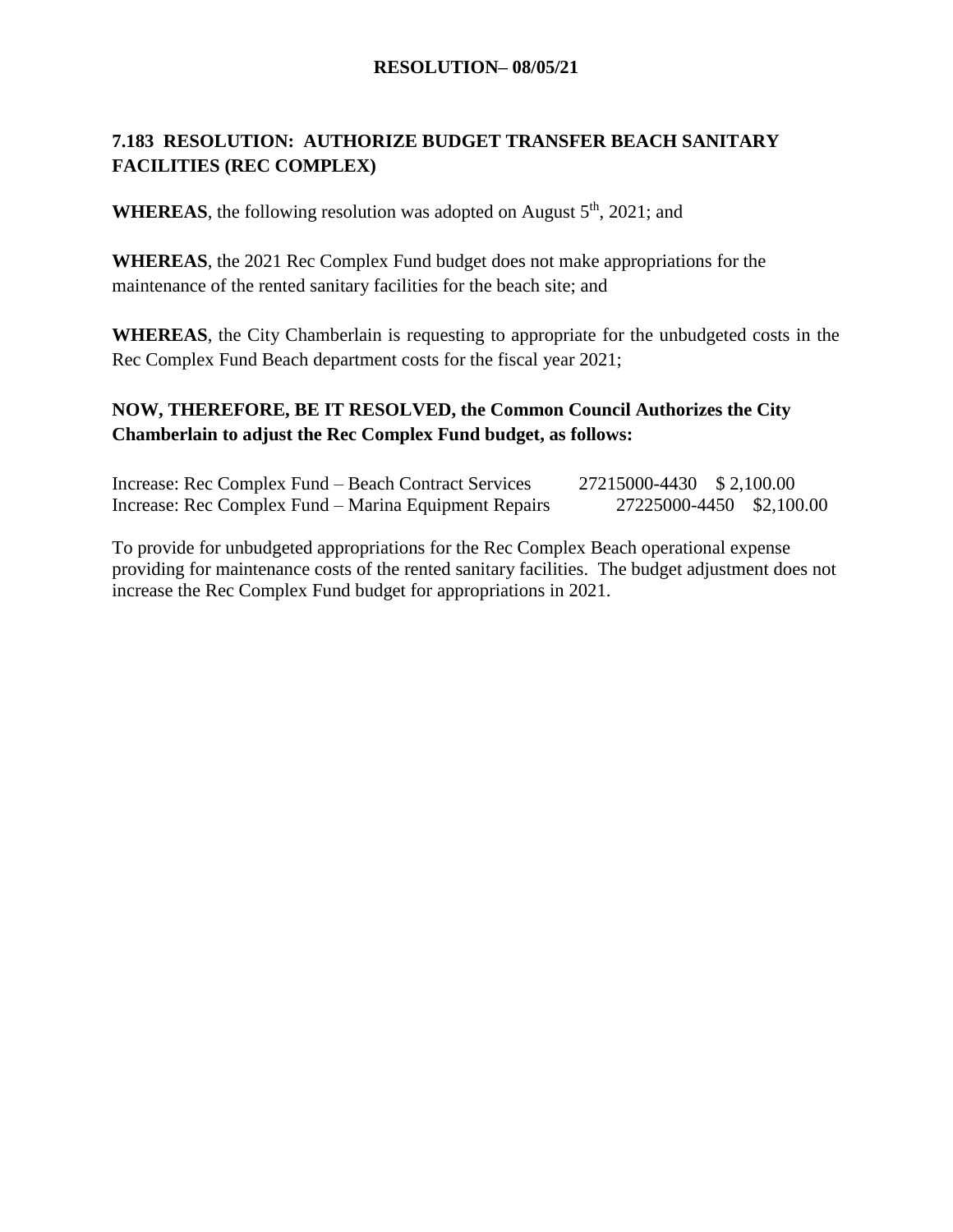### **7.184 RESOLUTION: AUTHORIZATION TO INSTALL LIGHT POLE BANNERS BY SUNY PLATTSBURGH**

**BE IT RESOLVED:** That the City of Plattsburgh MLD Board has reviewed and approves to allow MLD to install banners for SUNY on the poles on Beekman Street between Cornelia and Brinkerhoff Streets. The map below shows the precise locations of these banners.

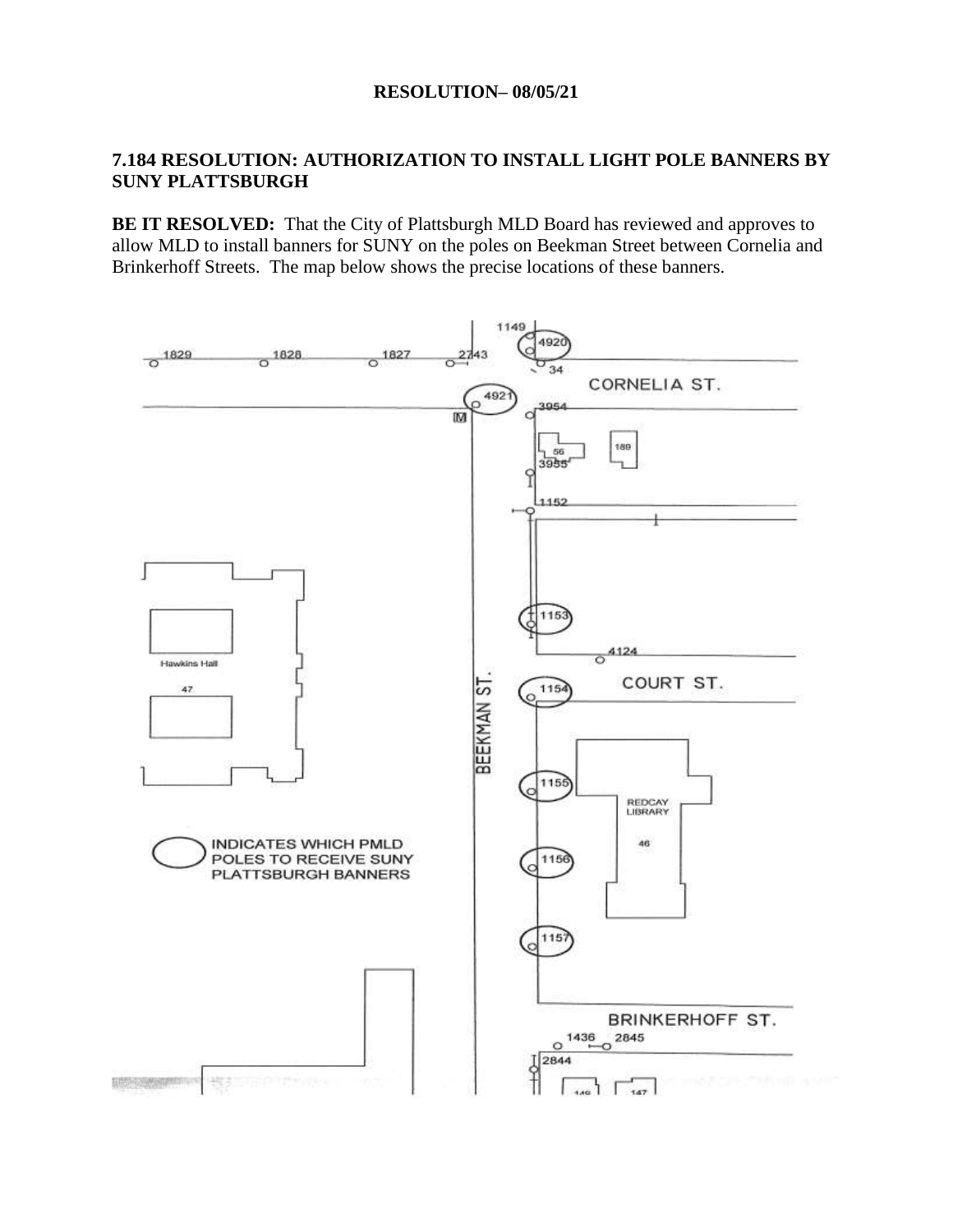### **7.185 RESOLUTION: AUTHORIZING MLD TO ADVERTISE FOR BIDS**

**1. BE IT RESOLVED:** In accordance with the request therefore the MLD Board approves MLD to advertise for bids through the NY State Contract using the mini bids procedure for one Ford F-150 hybrid pickup to replace one that 19 years old, with nearly 110,000 miles on the odometer and has a severe chassis/body rusting issue.

**2. BE IT RESOLVED:** In accordance with the request therefore the MLD Board approves MLD to advertise for bids through the NY State Contract for a small dump truck to replace one that 20 years old and severe chassis/body rusting issue.

**3. BE IT RESOLVED:** In accordance with the request therefore the MLD Board approves MLD to advertise for bids for a new hybrid bucket line truck to replace one that is 26 years old and repair parts are difficult to obtain. Bid opening date is September 14, 2021 at 11 am in the Common Council Chambers.

**4. BE IT RESOLVED:** In accordance with the request therefore the MLD Board approves MLD to advertise for bids for PMLD Bid #2021-8-1 "Transformer Oil Liquid Screen and Gas Analysis Testing". Bid opening date is September 14, 2021 at 11:05 am in the Common Council Chambers.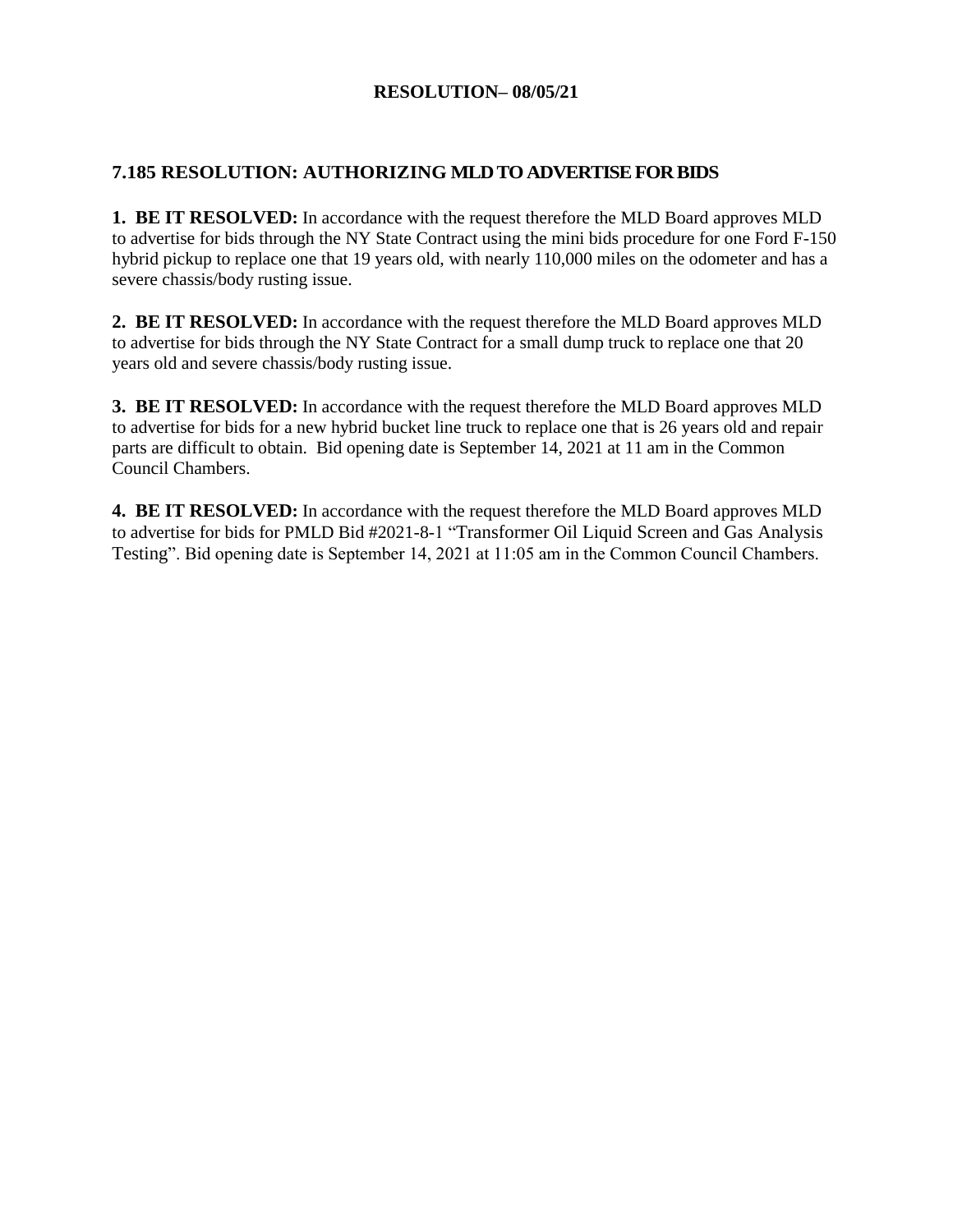### **7.186 RESOLUTION: AUTHORIZING MLD TO WRITE-OFF UNPAID FINAL BILLS AS REQUIRED BY THE NEW YORK DEPARTMENT OF PUBLIC SERVICE REGULATIONS**.

**1. BE IT RESOLVED:** In accordance with the request therefore the MLD Board approves MLD to write-off unpaid final bills from May 2020 in the total amount of \$11,544.72. The percentage of write-offs for this period is .87%. The recovered amount for this period is \$830.65.

**2. BE IT RESOLVED:** In accordance with the request therefore the MLD Board approves MLD to write-off unpaid final bills from June 2020 in the total amount of \$3,778.38. The percentage of write-offs for this period is .34%. The recovered amount for this period is \$440.24.

**3. BE IT RESOLVED:** In accordance with the request therefore the MLD Board approves MLD to write-off unpaid final bills from July 2020 in the total amount of \$2,387.16. The percentage of write-offs for this period is .19%. The recovered amount for this period is \$1,334.29.

**4. BE IT RESOLVED:** In accordance with the request therefore the MLD Board approves MLD to write-off unpaid final bills from August 2020 in the total amount of \$6,792.49. The percentage of write-offs for this period is .60%. The recovered amount for this period is \$2,066.64.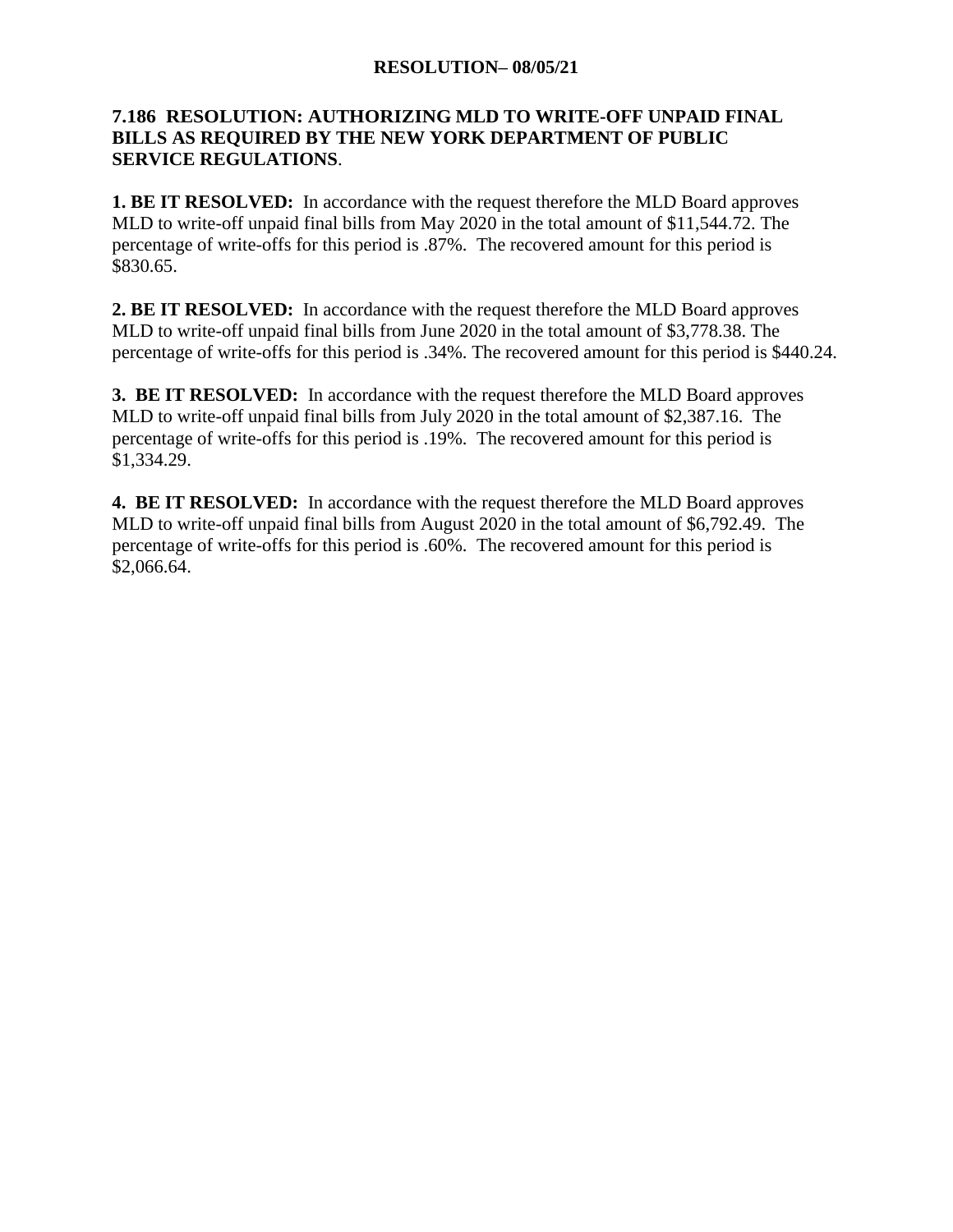### **7.187 RESOLUTION: AUTHORIZING REVISING CAPITAL PROJECT H5110.78 – 2021 PUBLIC SERVICE BUILDINGS**

**WHEREAS, the following resolution was adopted on August 5<sup>th</sup>, 2021, and** 

WHEREAS, the Capital Expenditure Plan adopted January 7<sup>th</sup>, 2021, includes a Public Service Buildings category, and

**WHEREAS**, the Infrastructure Division desires to establish a 2021 Public Service Buildings project for items included in the Public Service Buildings category of the Capital Expenditure Plan adopted Janaury7th, 2021, and

**WHEREAS,** the cost of the 2021 Public Service Buildings project has been estimated by the Infrastructure Division for the costs of the planned expenditures to purchase items included in the expenditure plan for 2021, and is being revised, as follows:

|                                                        | 2021<br><b>Capital</b><br><b>Cost</b> | 2021<br><b>Estimated</b><br>Cost | 2021<br><b>Revised</b><br><b>Cost</b> |
|--------------------------------------------------------|---------------------------------------|----------------------------------|---------------------------------------|
| DPW boiler system replacement                          | \$<br>200,000                         | \$200,000                        | \$380,000                             |
| Total                                                  | \$<br>200,000                         | 200,000<br>\$_                   | \$ 380,000                            |
| <b>Project Funding:</b>                                |                                       |                                  |                                       |
| <b>Water Fund</b><br>Sewer Fund<br><b>General Fund</b> | \$<br>66,667<br>66,667<br>66,666      | 66,667<br>\$<br>66,667<br>66,666 | 126,666<br>\$<br>126,667<br>126,667   |
| Total                                                  | \$<br>200,000                         | 200,000<br>\$                    | 380,000<br>\$                         |

Now therefore,

**BE IT RESOLVED**, by the Common Council of the City of Plattsburgh, New York, this 5<sup>th</sup> day of August 2021, as follows: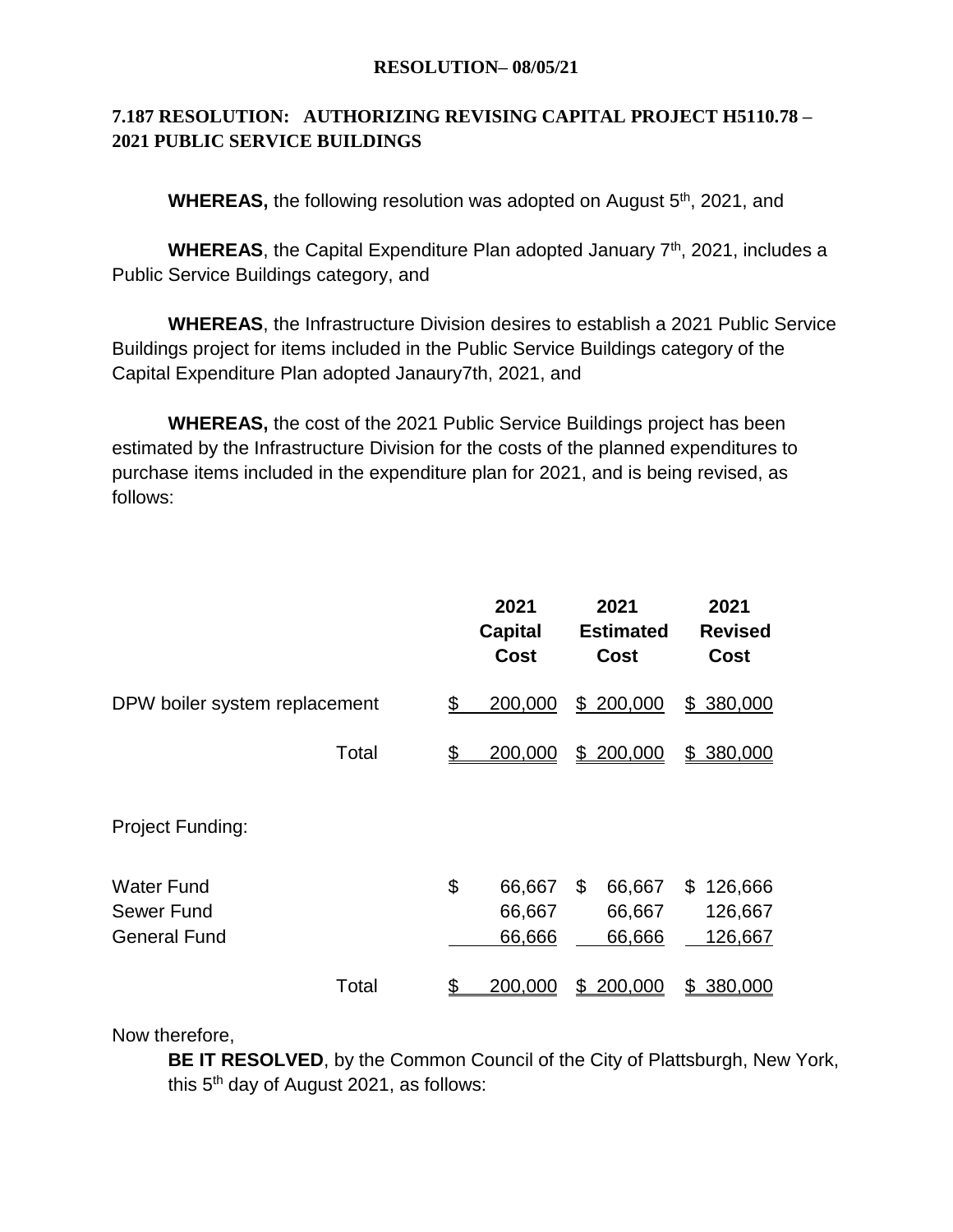- 1) That, the amount of Three Hundred Eighty Thousand and 00/100 (\$380,000.00) Dollars is hereby appropriated for the capital project **2021 Public Service Buildings (H5110.78)** for the revised cost of the equipment listed above and is hereby authorized to be expended for such purpose.
- 2) That, One Hundred Twenty-six Thousand Six Hundred Sixty-six and 00/100 (\$126,666.00) Dollars of such appropriation be provided by the Water Fund.
- 3) That, One Hundred Twenty-six Thousand Six Hundred Sixty-seven and 00/100 (\$126,667.00) Dollars of such appropriation be provided by the Sewer Fund.
- 4) That, One Hundred Twenty-six Thousand Six Hundred Sixty-seven and 00/100 (\$126,667.00) Dollars of such appropriation will be provided by the General Fund.
- 5) That, this resolution takes effect immediately.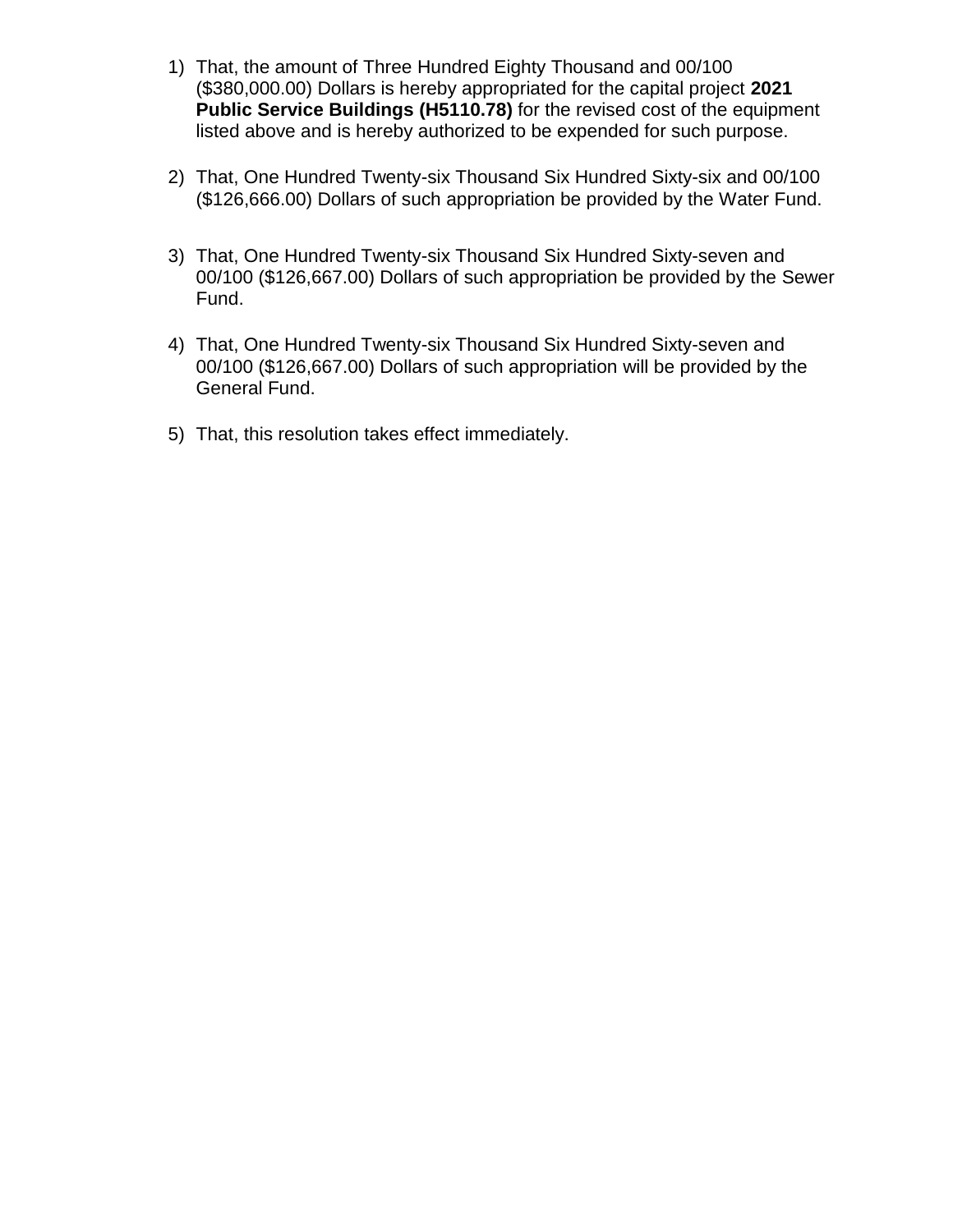### **7.188 RESOLUTION: AUTHORIZING AWARD OF DPW & HEO BUILDING HEATING SYSTEMS**

Resolution awarding the construction phase of the DPW & HEO Building Heating System Project to L.H. Laplante Company, Inc. for a Base Bid lump sum total of \$238,000. Add/Deduct Alternate Glycol Disposal \$4.40/gal. Add/Deduct Alternate Glycol Installation \$4.40/gal.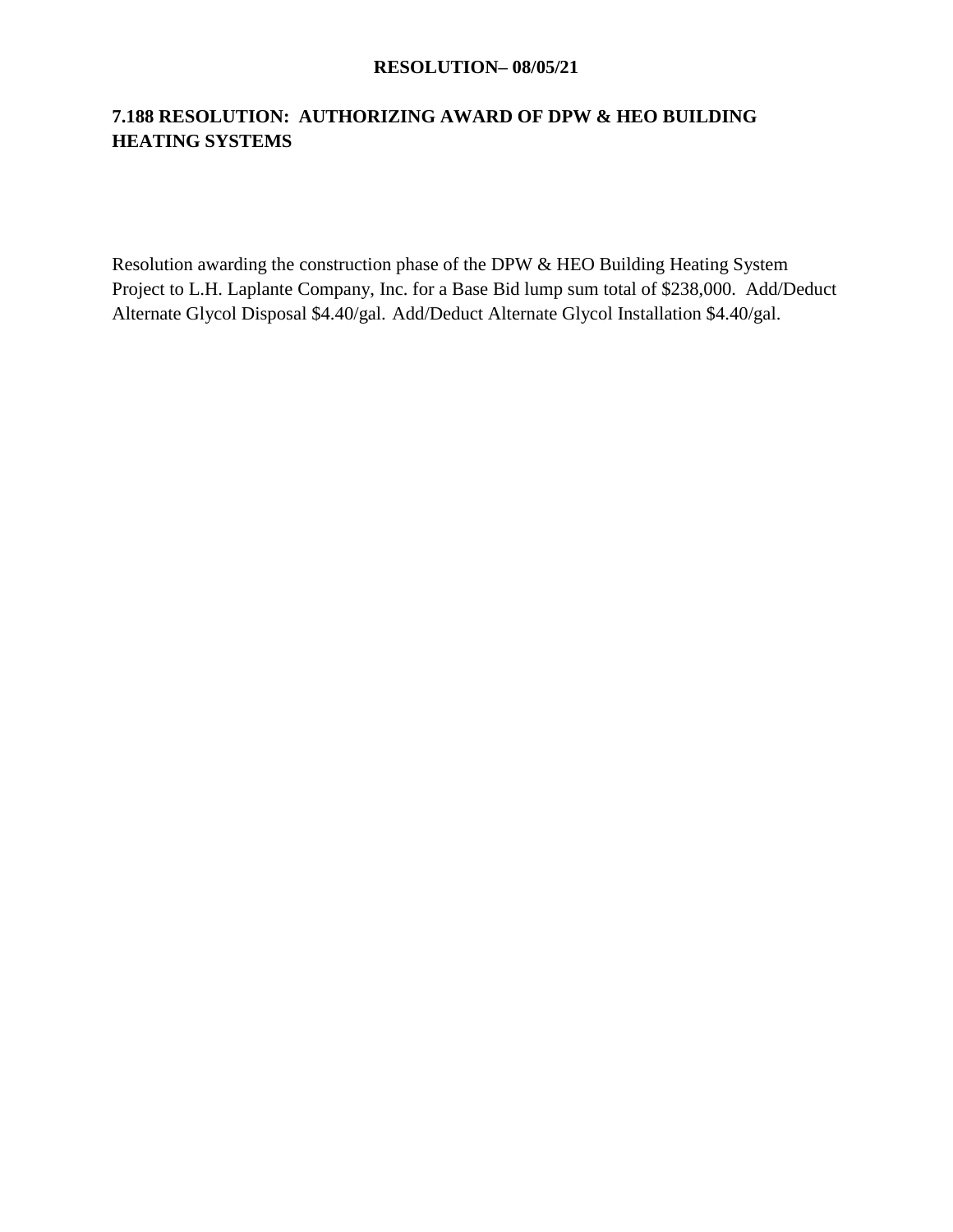### **7.189 RESOLUTION: AUTHORIZE INSTRUMENTATION – PREVENTIVE MAINTENANCE SERVICE FOR WRRF AND WFP – CONTACT EXTENSION (1ST OF 2 POSSIBLE)**

**NOW, THEREFORE, BE IT RESOLVED, The Common Council Authorizes the Mayor of Plattsburgh to execute all necessary documents.**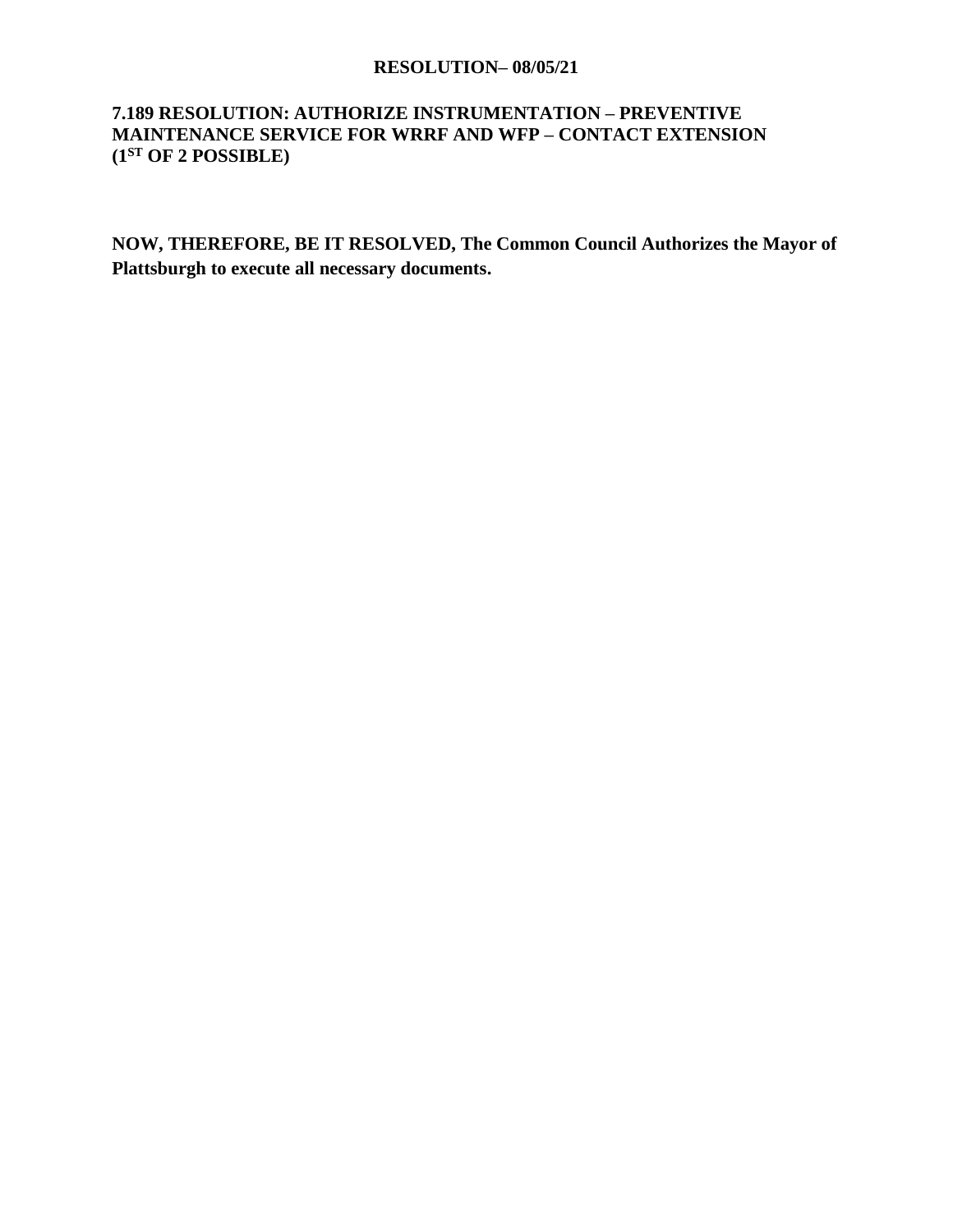### **7.190 RESOLUTION: DRINKING WATER INFRASTRUCTURE IMPROVEMENTS PROJECT CDM SMITH AMENDMENT 3 – PHASE 1 ADDITIONAL ENGINEERING SERVICES**

**WHEREAS**, The City is creating a drinking water well field; and

**WHEREAS**, Such work is funded by WIIA grant and financing; and

**WHEREAS**, Additional work is needed to advance the engineering work per CDM Smith Proposal dated June 30, 2021 on a time and expense basis not to exceed \$32,000;

**NOW, THEREFORE, BE IT RESOLVED, The Common Council Agrees to and Authorizes the execution all necessary documents for this work.**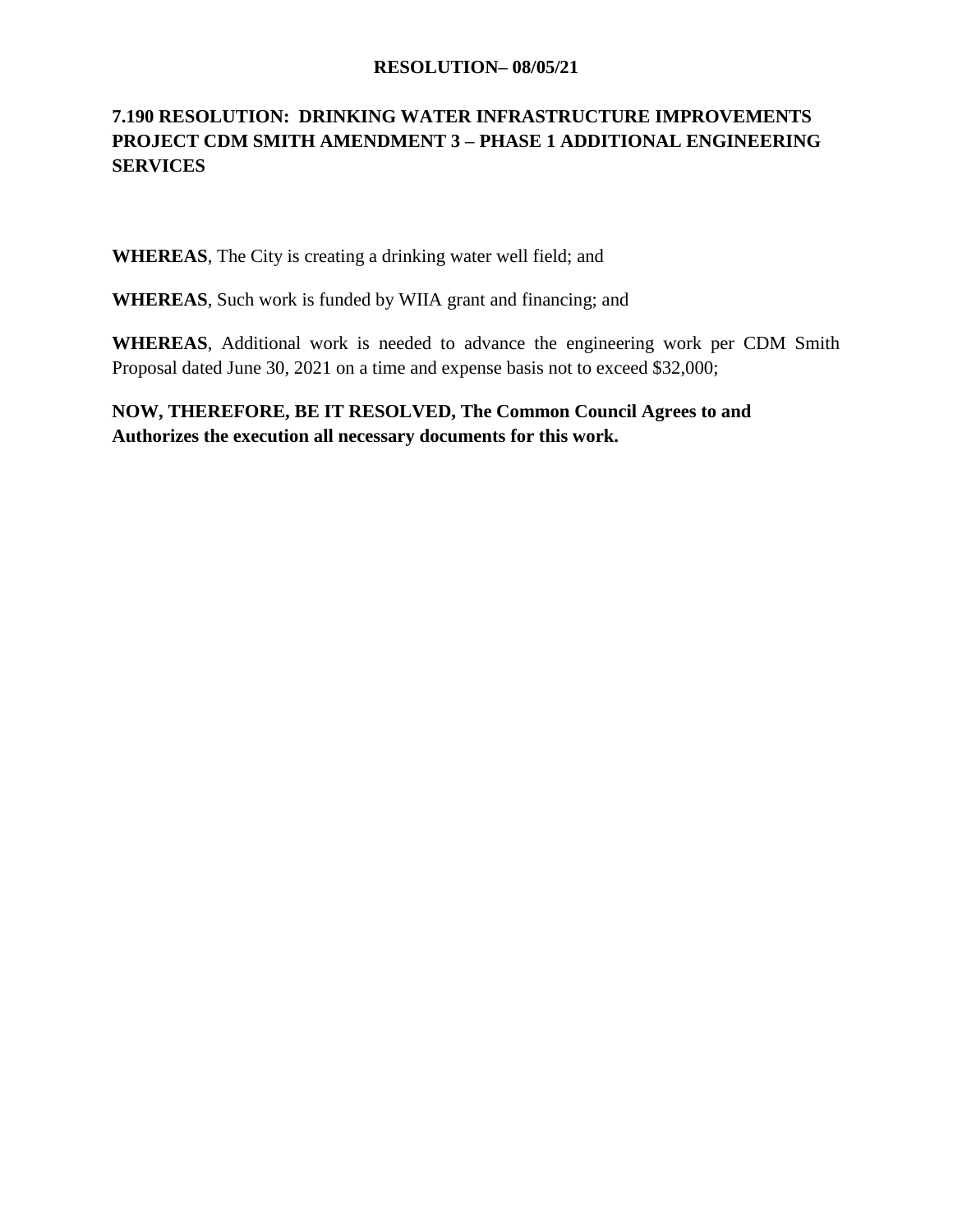### **7.191 RESOLUTION: AUTHORIZE AMENDMENT TO COMMERCIAL LEASE WITH CHAMPLAIN VALLEY TRANSPORTATION MUSEUM.**

**RESOLVED:** The Mayor is authorized to sign an Amendment to Commercial Lease with Champlain Valley Transportation Museum as well as a Security Agreement with Dr. Vacarro, as president of the Champlain Valley Transportation Museum. Both the Lease Amendment and Security Agreement are incorporated herein by reference.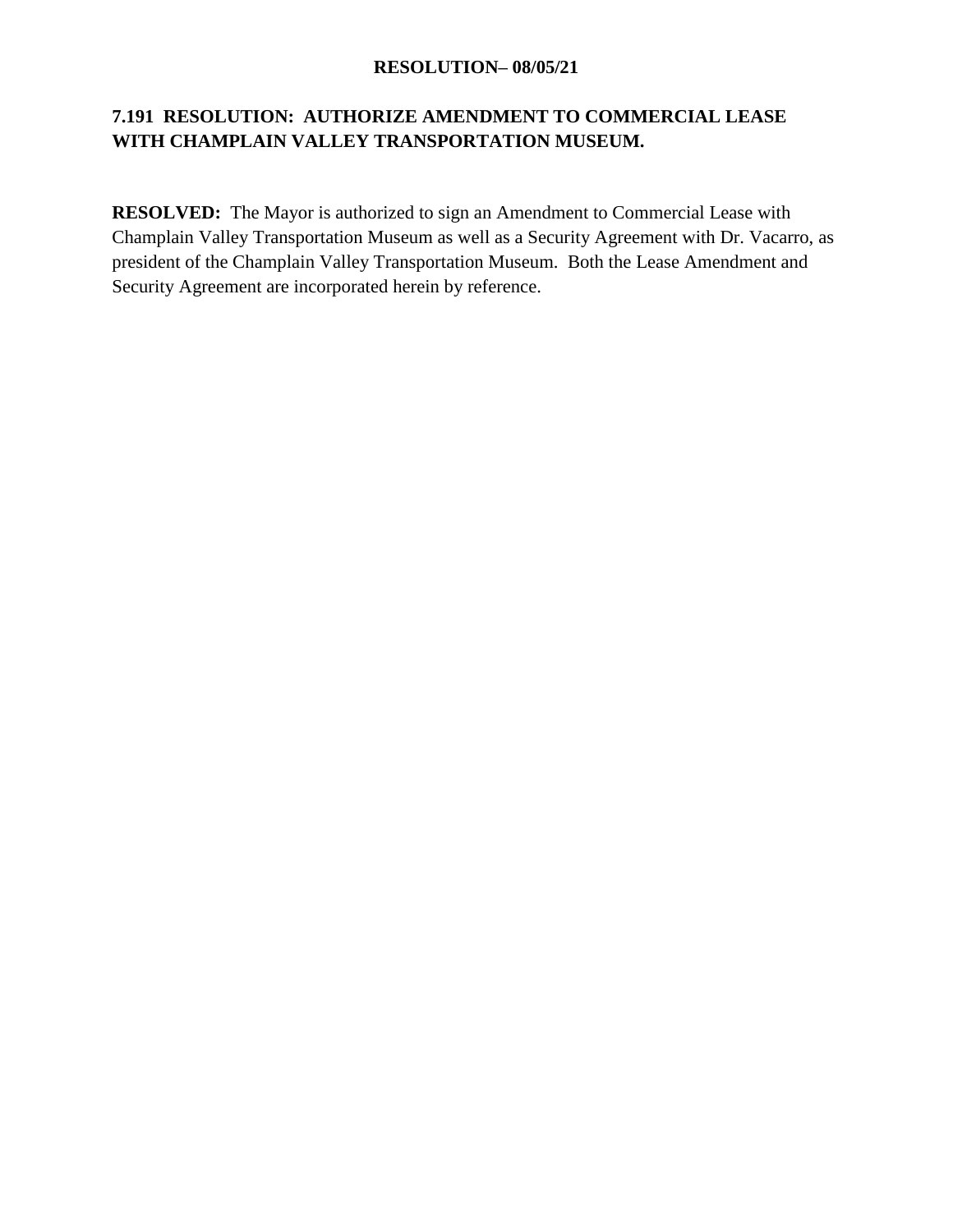### **7.192 RESOLUTION: FURTHER AFFIRMING NEGATIVE DECLARATION FOR ANNEXATION PURSUANT TO THE STATE ENVIRONMENTAL QUALITY REVIEW ACT**

**WHEREAS**, the City of Plattsburgh seeks to annex an approximately 224-acre parcel (the "Subject Parcel") which is located in the Town of Plattsburgh but is owned by and situated adjacent to the City (the "Action"); and

**WHEREAS,** the City was duly designated as SEQRA Lead Agency by Determination of the Commissioner of the Department of Environmental Conservation pursuant to 6 NYCRR 617.6; and

**WHEREAS**, the Common Council's consultant prepared Part 1 of a SEQRA Full Environmental Assessment Form (FEAF) for the Action together with an Addendum which supplemented the information provided in Part 1 and provided additional information to enable the Common Council to take a hard look at any potential adverse environmental impacts of the Action; and

**WHEREAS,** the Common Council, as Lead Agency, reviewed and fully considered the proposed Action, Part 1 of the FEAF and the Addendum, including referenced studies and reports, and completed Part 2 of the FEAF after consideration of each item during the Council's May 7, 2020 meeting; and

**WHEREAS,** the Common Council identified potential impacts of the proposed Action as "Moderate to Large" in Part 2 whenever it appeared at all possible that an EAF threshold might be met in order to provide an opportunity to further clarify these hypothetical impacts in FEAF Part 3; and

**WHEREAS**, after careful evaluation in accordance with applicable SEQRA review regulations and guidelines, the Common Council found that none of the potential impacts are significant enough to require preparation of an environmental impact statement; and

**WHEREAS,** the Common Council therefore adopted a SEQRA Negative Declaration for the Action by Resolution dated May 28, 2020; and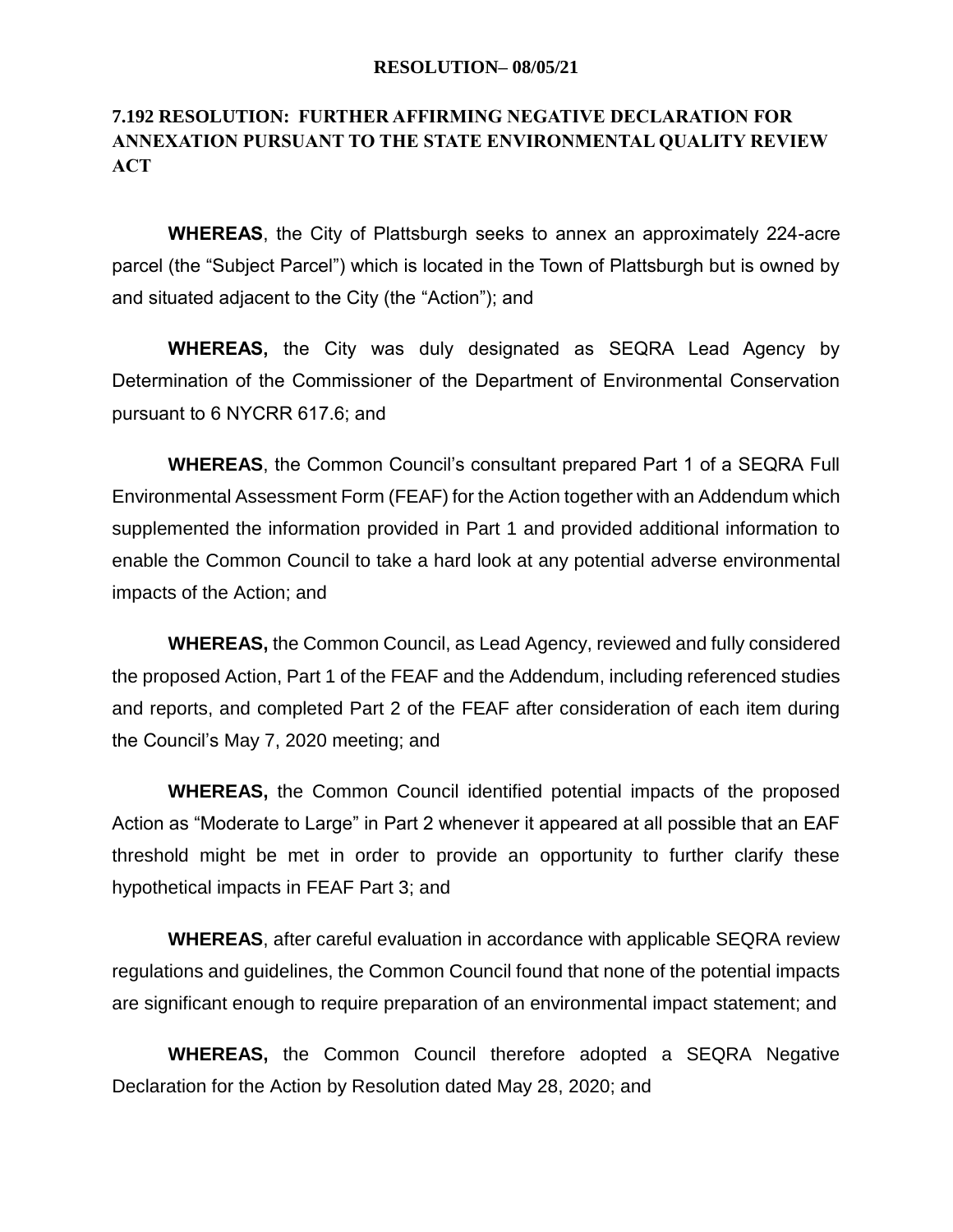**WHEREAS,** after receiving additional comments and information including an Addendum to FEAF Part 3, by Resolution dated December 3, 2020, the Common Council reaffirmed its SEQRA Negative Declaration; and

**WHEREAS**, since that time, the Common Council and Town have altered their approach to annexation of these lands and now seek to pursue annexation pursuant to General Municipal Law §706 (2); and

**WHEREAS**, the Town and Common Council anticipate that annexation of a separate parcel currently located within the Town may likewise be the subject of annexation by the Common Council; and

**WHEREAS**, the Town and Common Council likewise anticipate that annexation of a separate parcel currently located within the City may be the subject of annexation by the Town.

**NOW, THEREFORE, BE IT RESOLVED**, that the Common Council hereby finds that SEQRA review of the Action has been completed; and be it further

**RESOLVED**, that any other annexation proceedings that may potentially be pursued now or in the future will be subject to SEQRA review and do not constitute a part of this Action for SEQRA purposes, as each such potential future proceeding is entirely independent of any other; and be it further

**RESOLVED**, that even if the foregoing were not the case, the Common Council finds that it would not be in a position to undertake cumulative impact assessment as the uses that may occur upon annexation of other lands are purely speculative and unknown at this time; and be it further

**RESOLVED**, that during SEQRA review of other potential annexation proceedings, the SEQRA reviewing Agencies may consider all impacts, including cumulative impacts, that they find relevant and appropriate to consider at that time; and be it further

**RESOLVED**, that the Common Council hereby readopts and reaffirms its previous SEQRA determination in relation to this Action.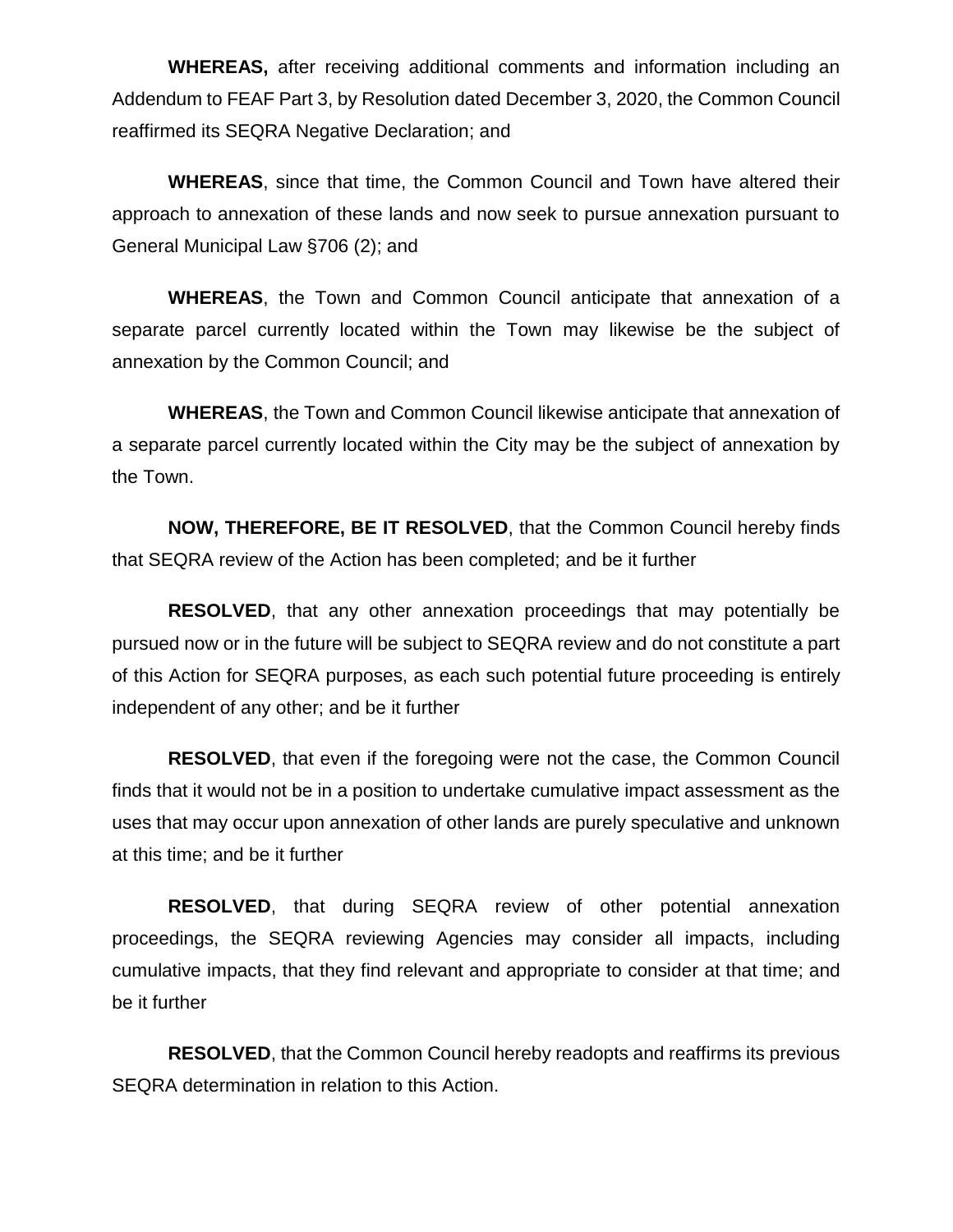### **7.193 RESOLUTION TITLE: TO ADOPT VARIOUS UPDATED COMPLIANCE POLICIES**

[*policies follow*]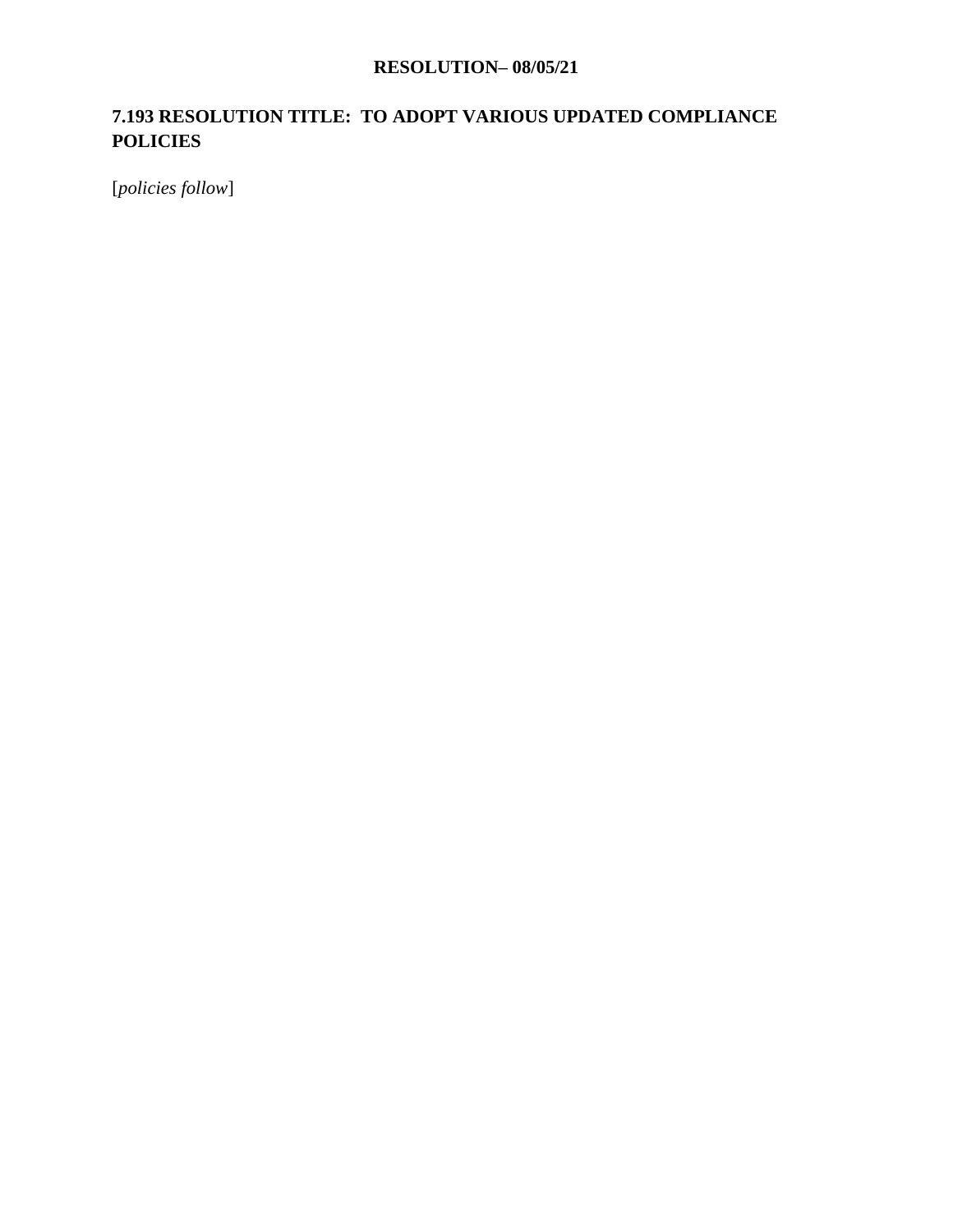# **The United States Department of Transportation (USDOT) Standard Title VI/Non-Discrimination Assurances DOT Order No. 1050.2A**

The **City of Plattsburgh** (herein referred to as the *Recipient*, HEREBY AGREES THAT, as a condition to receiving any Federal financial assistance from the United States Department of Transportation (DOT), through the New York State Department of Transportation (NYSDOT), is subject to and will comply with the following:

# **Statutory/Regulatory Authorities**

• Title VI of the Civil Rights Act of 1964 (42 U.S.C. § 2000d *et seq.,* 78 stat. 252), (prohibits discrimination based on race, color, or national origin);

• 49 C.F.R. Part 21 (entitled *Non-discrimination In Federally-Assisted Programs Of The Department Of Transportation-Effectuation Of Title VI Of The Civil Rights Act Of 1964);*

• 28 C.F.R. section 50.3 (U.S. Department of Justice Guidelines for Enforcement of Title VI of the Civil Rights Act of 1964);

The preceding statutory and regulatory cites hereinafter are referred to as the "Acts" and "Regulations," respectively.

# **General Assurances**

In accordance with the Acts, the Regulations, and other pertinent directives, circulars, policy, memoranda, and/or guidance, the *Recipient* hereby gives assurance that it will promptly take any measures necessary to ensure that:

*"No person in the United States shall, on the grounds of race, color, or national origin, be excluded from participation in, be denied the benefits of, or be otherwise subjected to discrimination under any program or activity, "for which the Recipient receives Federal financial assistance from DOT, including the NYSDOT.*

The Civil Rights Restoration Act of 1987 clarified the original intent of Congress, with respect to Title VI and other Non-discrimination requirements (The Age Discrimination Act of 1975, and Section 504 of the Rehabilitation Act of 1973), by restoring the broad, institutional-wide scope and coverage of these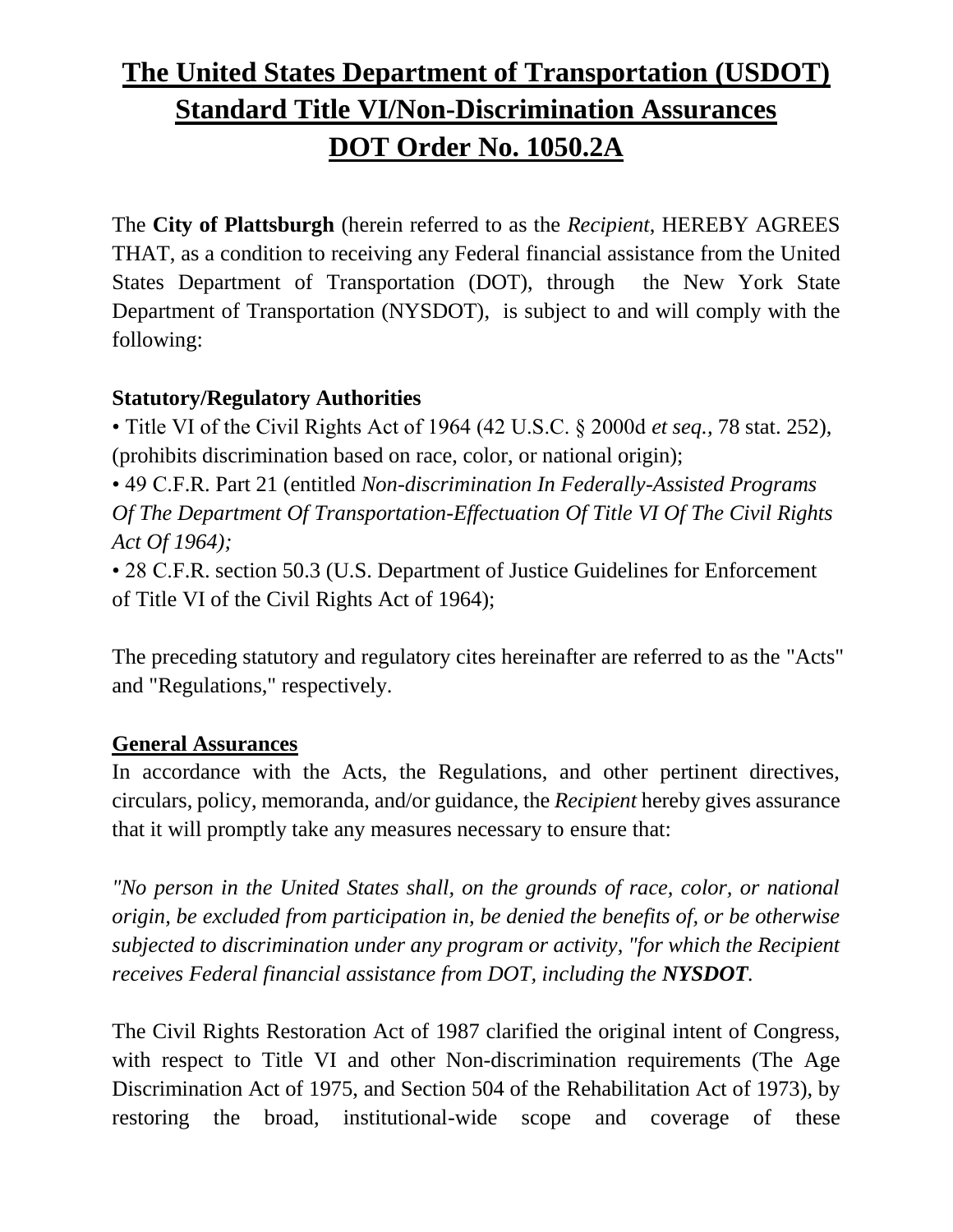nondiscrimination statutes and requirements to include all programs and activities of the Recipient, so long as any portion of the program is Federally assisted.

# **Specific Assurances**

More specifically, and without limiting the above general Assurance, the *Recipient*  agrees with and gives the following Assurances with respect to its **Federally assisted Highway Programs**.

1. The *Recipient* agrees that each "activity," "facility," or "program," as defined in § 21.23 (b) and § 21.23 (e) of 49 C.F.R. § 21 will be (with regard to an "activity") facilitated, or will be (with regard to a "facility") operated, or will be (with regard to a "program") conducted in compliance with all requirements imposed by, or pursuant to the Acts and the Regulations.

2. The *Recipient* will insert the following notification in all solicitations for bids, Requests For Proposals for work, or material subject to the Acts and the Regulations made in connection with all **Federally assisted Highway Programs**. and, in adapted form, in all proposals for negotiated agreements regardless of funding source:

*"The Recipient, in accordance with the provisions of Title VI of the Civil Rights Act of 1964 (78 Stat. 252, 42 US. C.§§ 2000d to 2000d-4) and the Regulations, hereby notifies all bidders that it will affirmatively ensure that any contract entered into pursuant to this advertisement, disadvantaged business enterprises will be afforded full and fair opportunity to submit bids in response to this invitation and will not be discriminated against on the grounds of race, color, or national origin in consideration for an award."*

3. The *Recipient* will insert the clauses of Appendix A and E of this Assurance in every contract or agreement subject to the Acts and the Regulations.

4. The *Recipient* will insert the clauses of Appendix B of this Assurance, as a covenant running with the land, in any deed from the United States effecting or recording a transfer of real property, structures, use, or improvements thereon or interest therein to a Recipient.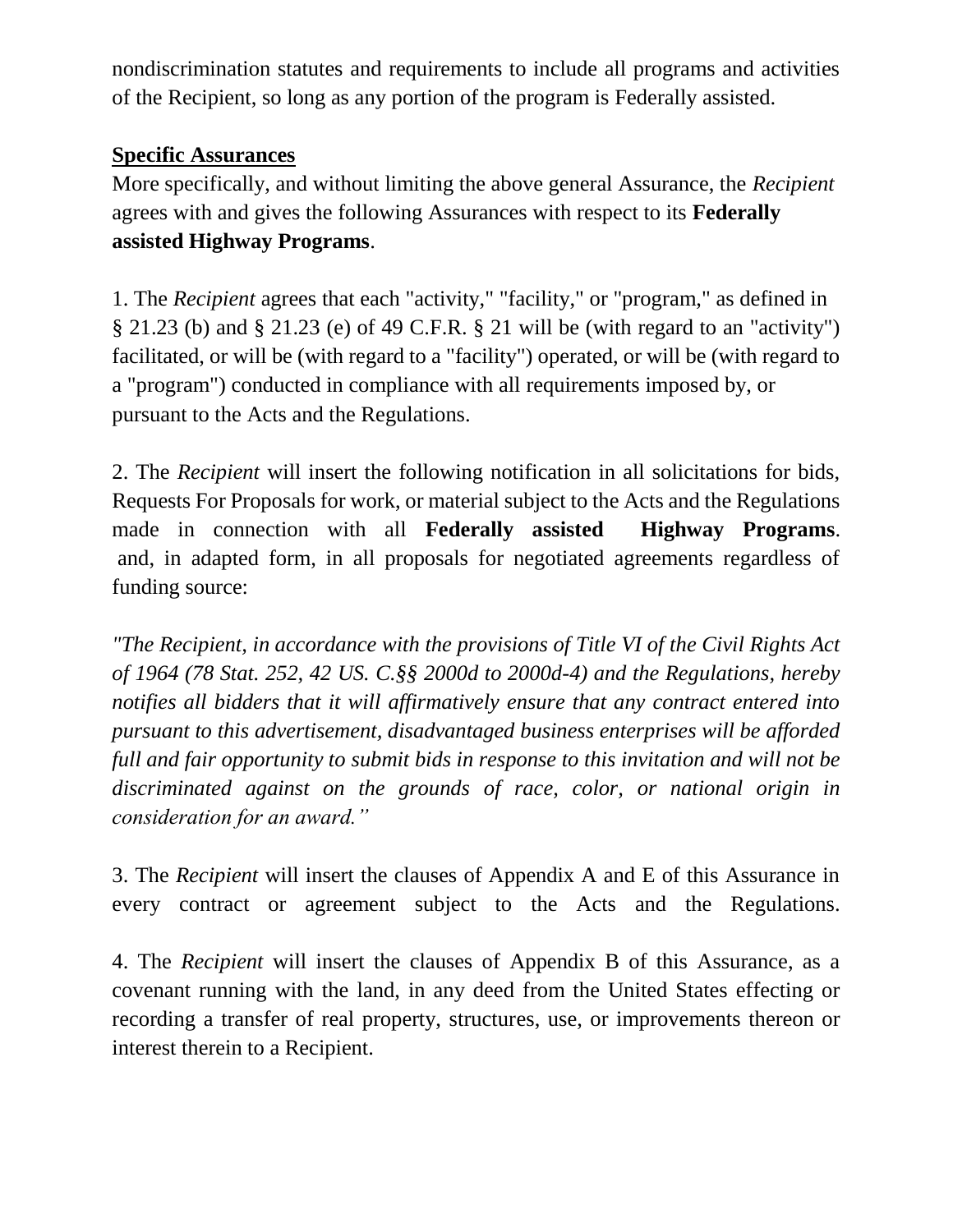5. That where the Recipient receives Federal financial assistance to construct a facility, or part of a facility, the Assurance will extend to the entire facility and facilities operated in connection therewith.

6. That where the *Recipient* receives Federal financial assistance in the form, or for the acquisition of real property or an interest in real property, the Assurance will extend to rights to space on, over, or under such property.

7. That the *Recipient* will include the clauses set forth in Appendix C and Appendix D of this Assurance, as a covenant running with the land, in any future deeds, leases, licenses, permits, or similar instruments entered into by the *Recipient* with other parties:

- a. for the subsequent transfer of real property acquired or improved under the applicable activity, project, or program; and
- b. for the construction or use of, or access to, space on, over, or under real property acquired or improved under the applicable activity, project, or program.

8. That this Assurance obligates the *Recipient* for the period during which Federal financial assistance is extended to the program, except where the Federal financial assistance is to provide, or is in the form of, personal property, or real property, or interest therein, or structures or improvements thereon, in which case the Assurance obligates the *Recipient*, or any transferee for the longer of the following periods:

- a. the period during which the property is used for a purpose for which the Federal financial assistance is extended, or for another purpose involving the provision of similar services or benefits; or
- b. the period during which the *Recipient* retains ownership or possession of the property.

9. The *Recipient* will provide for such methods of administration for the program as are found by the Secretary of Transportation or the official to whom he/she delegates specific authority to give reasonable guarantee that it, other recipients, subrecipients, sub-grantees, contractors, subcontractors, consultants, transferees, successors in interest, and other participants of Federal financial assistance under such program will comply with all requirements imposed or pursuant to the Acts, the Regulations, and this Assurance.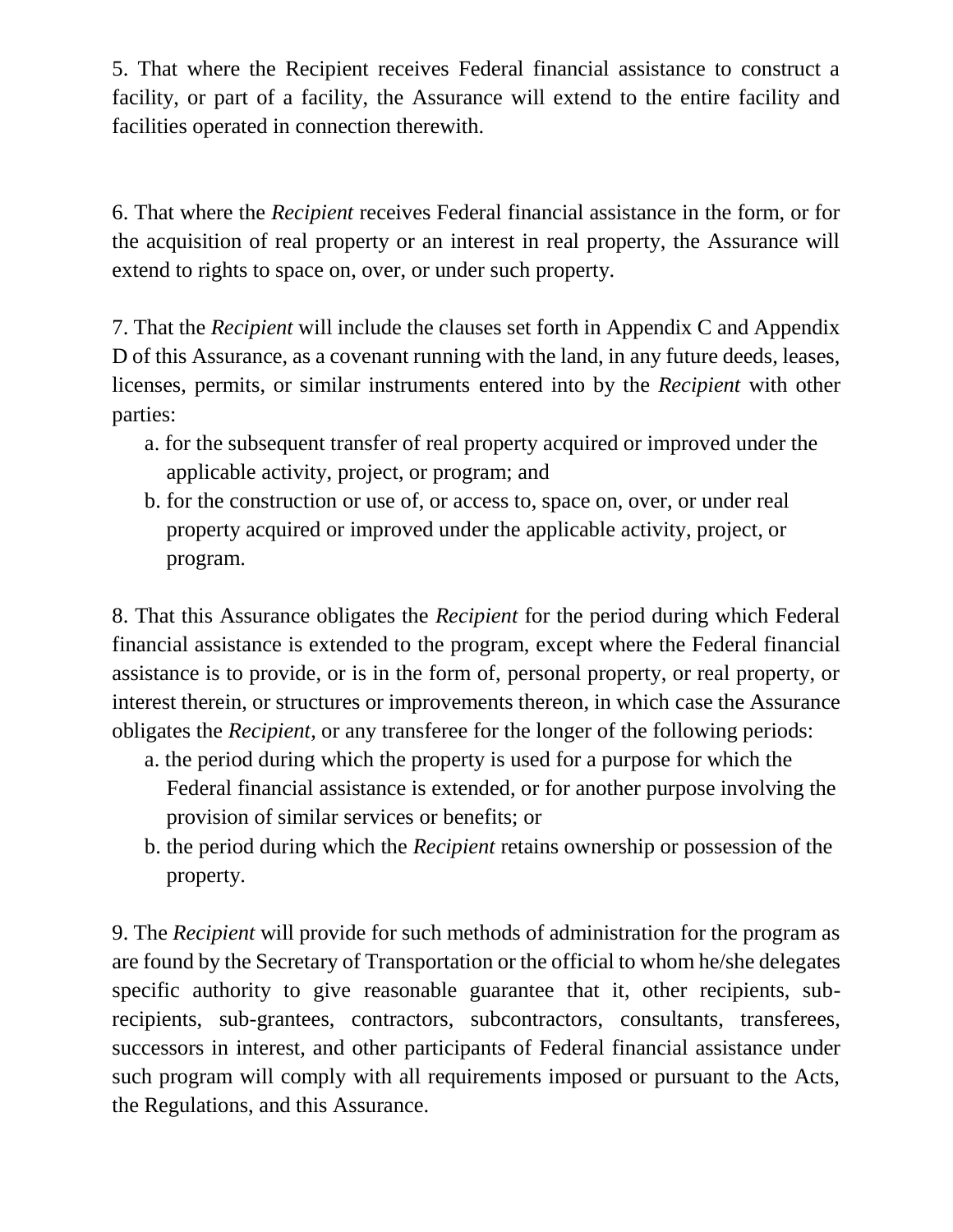10. The *Recipient* agrees that the United States has a right to seek judicial enforcement with regard to any matter arising under the Acts, the Regulations, and this Assurance.

By signing this ASSURANCE, the *Recipient* also agrees to comply (and require any subrecipients, subgrantees, contractors, successors, transferees, and/or assignees to comply) with all applicable provisions governing the *Recipient* access to records, accounts, documents, information, facilities, and staff. The *Recipient* will comply with any program or compliance reviews, and/or complaint investigations conducted by the New York State Department of Transportation*.* The *Recipient* will keep records, reports, and submit the material for review upon request to the New York State Department of Transportation*,* or its designee in a timely, complete, and accurate way.

Additionally, the *Recipient* will comply with all other reporting, data collection, and evaluation requirements, as prescribed by law or detailed in program guidance.

The *Recipient* gives this ASSURANCE in consideration of and for obtaining any Federal grants, loans, contracts, agreements, property, and/or discounts, or other Federal-aid and Federal financial assistance extended after the date hereof to the *Recipient* by the United States Department of Transportation under the **Federally assisted Highway Program**.

This ASSURANCE is binding on the State of **New York** *,* other recipients, subrecipients, sub-grantees, contractors, subcontractors and their subcontractors, transferees, successors in interest, and any other participants in the **Federally assisted Highway Program**. The person(s) signing below is authorized to sign this ASSURANCE on behalf of the *Recipient*.

 $\mathbf{b} \mathbf{v}$ *(Signature of Authorized Official)*

Date \_\_\_\_\_\_\_\_\_\_\_\_\_\_\_\_\_\_\_\_\_\_\_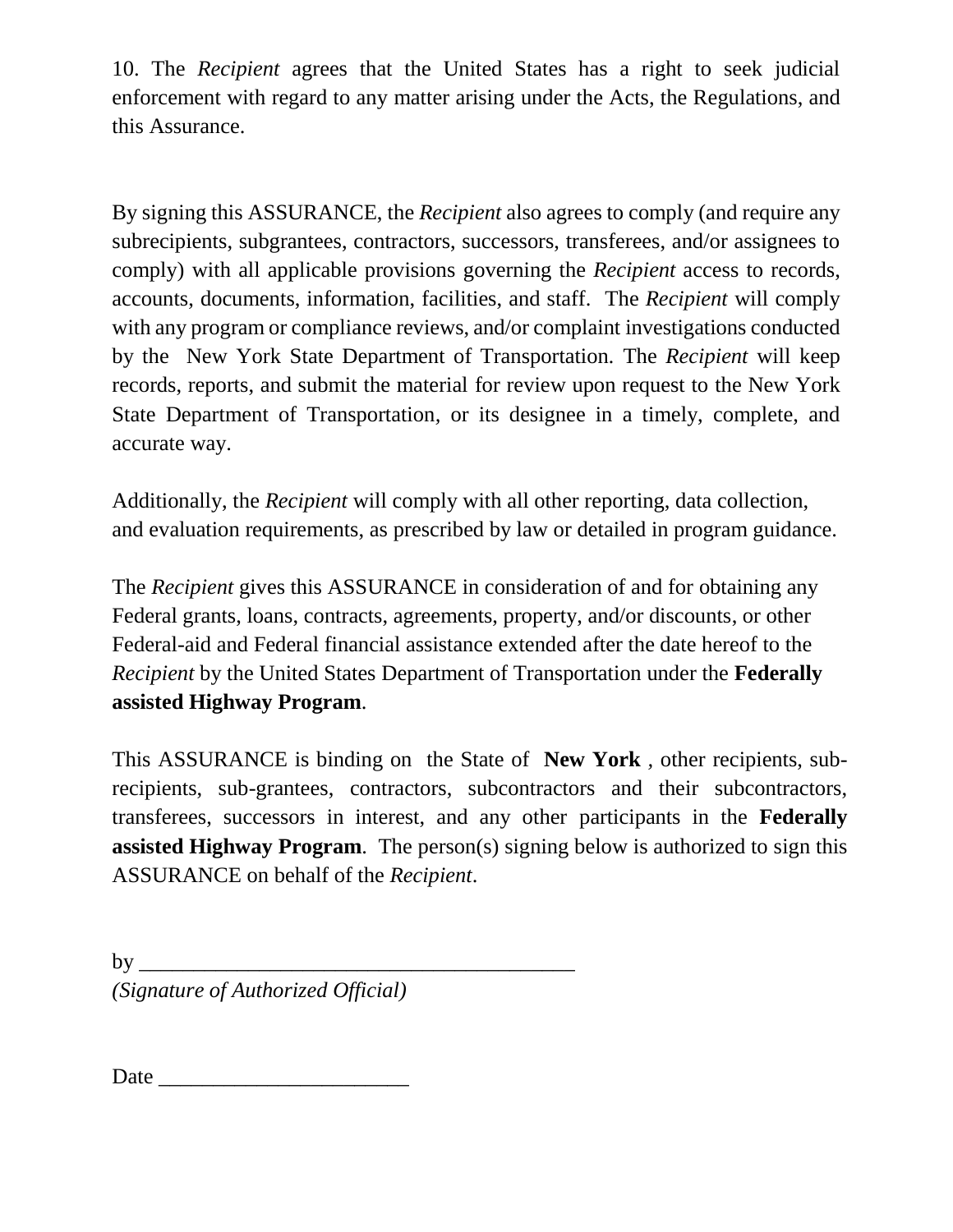# **APPENDIX A**

During the performance of this contract, the contractor, for itself, its assignees, and successors in interest (hereinafter referred to as the "contractor") agrees as follows:

1. **Compliance with Regulations**: The contractor (hereinafter includes consultants) will comply with the Acts and the Regulations relative to Non-discrimination in Federally-assisted programs of the United States Department of Transportation, as they may be amended from time to time, which are herein incorporated by reference and made a part of this contract.

2. **Non-discrimination**: The contractor, with regard to the work performed by it during the contract, will not discriminate on the grounds of race, color, or national origin in the selection and retention of subcontractors, including procurements of materials and leases of equipment. The contractor will not participate directly or indirectly in the discrimination prohibited by the Acts and the Regulations, including employment practices when the contract covers any activity, project, or program set forth in Appendix B of 49 CFR Part *21.*

3. **Solicitations for Subcontracts, Including Procurements of Materials and Equipment:** In all solicitations, either by competitive bidding, or negotiation made by the contractor for work to be performed under a subcontract, including procurements of materials, or leases of equipment, each potential subcontractor or supplier will be notified by the contractor of the contractor's obligations under this contract and the Acts and the Regulations relative to Non-discrimination on the grounds of race, color, or national origin.

4. **Information and Reports:** The contractor will provide all information and reports required by the Acts, the Regulations, and directives issued pursuant thereto and will permit access to its books, records, accounts, other sources of information, and its facilities as may be determined by the **New York State Department of Transportation**, **Federal assisted Highway Administration** to be pertinent to ascertain compliance with such Acts, Regulations, and instructions. Where any information required of a contractor is in the exclusive possession of another who fails or refuses to furnish the information, the contractor will so certify to the Recipient or the **Federal assisted Highway Administration***,* as appropriate, and will set forth what efforts it has made to obtain the information.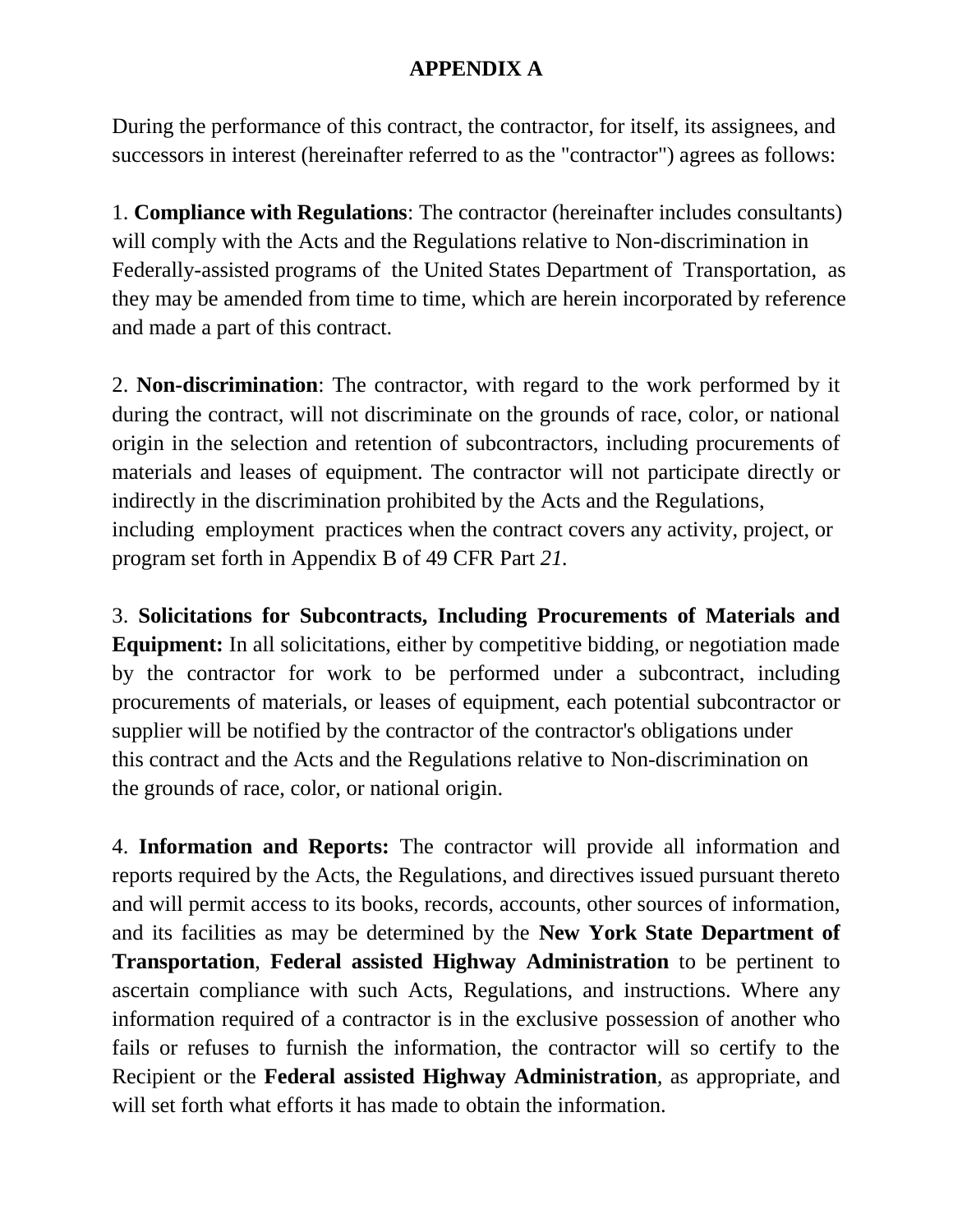5. **Sanctions for Noncompliance**: In the event of a contractor's noncompliance with the Nondiscrimination provisions of this contract, the **New York State Department of Transportation** will impose such contract sanctions as it or the **Federally assisted Highway Administration** may determine to be appropriate, including, but not limited to:

- a. withholding payments to the contractor under the contract until the contractor complies; and/or
- b. cancelling, terminating, or suspending a contract, in whole or in part.

6. **Incorporation of Provisions**: The contractor will include the provisions of paragraphs one through six in every subcontract, including procurements of materials and leases of equipment, unless exempt by the Acts, the Regulations and directives issued pursuant thereto. The contractor will take action with respect to any subcontract or procurement as the **New York State Department of** 

**Transportation** or the **Federally assisted Highway Administration** may direct as a means of enforcing such provisions including sanctions for noncompliance. Provided, that if the contractor becomes involved in, or is threatened with litigation by a subcontractor, or supplier because of such direction, the contractor may request the Recipient to enter into any litigation to protect the interests of the Recipient. In addition, the contractor may request the United States to enter into the litigation to protect the interests of the United States.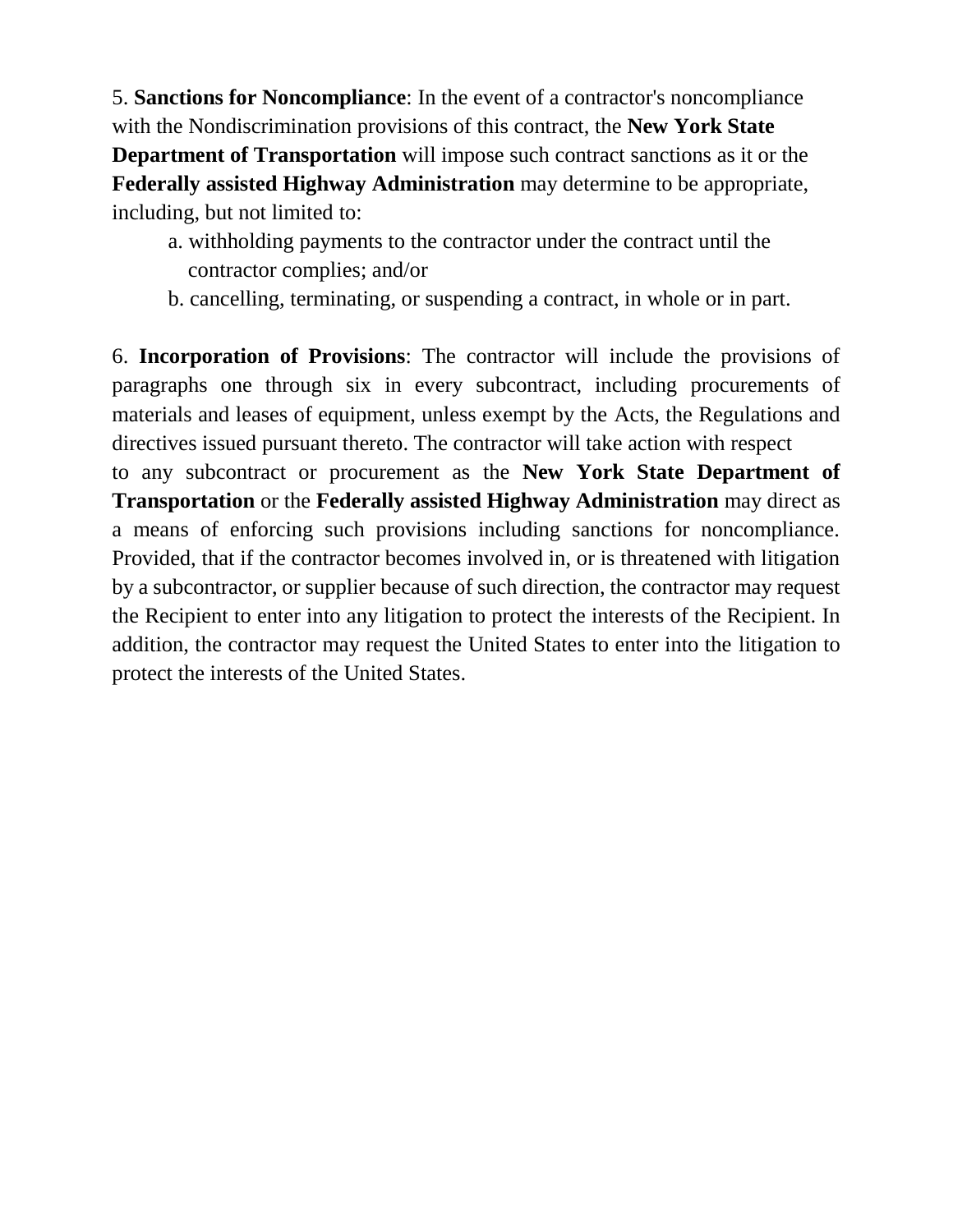# **APPENDIX B**

# CLAUSES FOR DEEDS TRANSFERRING UNITED STATES PROPERTY

The following clauses will be included in deeds effecting or recording the transfer of real property, structures, or improvements thereon, or granting interest therein from the United States pursuant to the provisions of Assurance 4:

NOW, THEREFORE, the United States Department of Transportation as authorized by law and upon the condition that the Recipient will accept title to the lands and maintain the project constructed thereon in accordance with *(Name of Appropriate Legislative Authority),* the Regulations for the Administration of *(Name of Appropriate Program),* and the policies and procedures prescribed by the **Federally assisted Highway Administration** of the U.S. Department of Transportation in accordance and in compliance with all requirements imposed by Title 49, Code of Federal Regulations, U.S. Department of Transportation, Subtitle A, Office of the

Secretary, Part 21, Non-discrimination in Federally-assisted programs of the U.S Department of Transportation pertaining to and effectuating the provisions of Title VI of the Civil Rights Act of 1964 (78 Stat. 252; 42 U.S.C. §2000d to 2000d-4), does hereby remise, release, quitclaim and convey unto the *Recipient* all the right, title and interest of the U.S. Department of Transportation in and to said lands described in Exhibit A attached hereto and made a part hereof.

# **(HABENDUM CLAUSE)**

TO HAVE AND TO HOLD said lands and interests therein unto the Recipient and its successors forever, subject, however, to the covenants, conditions, restrictions and reservations herein contained as follows, which will remain in effect for the period during which the real property or structures are used for a purpose for which Federal financial assistance is extended or for another purpose involving the provision of similar services or benefits and will be binding on the *Recipient,* its successors and assigns.

The *Recipient,* in consideration of the conveyance of said lands and interests in lands, does hereby covenant and agree as a covenant running with the land for itself, its successors and assigns, that ( 1) no person will on the grounds of race, color, or national origin, be excluded from participation in, be denied the benefits of, or be otherwise subjected to discrimination with regard to any facility located wholly or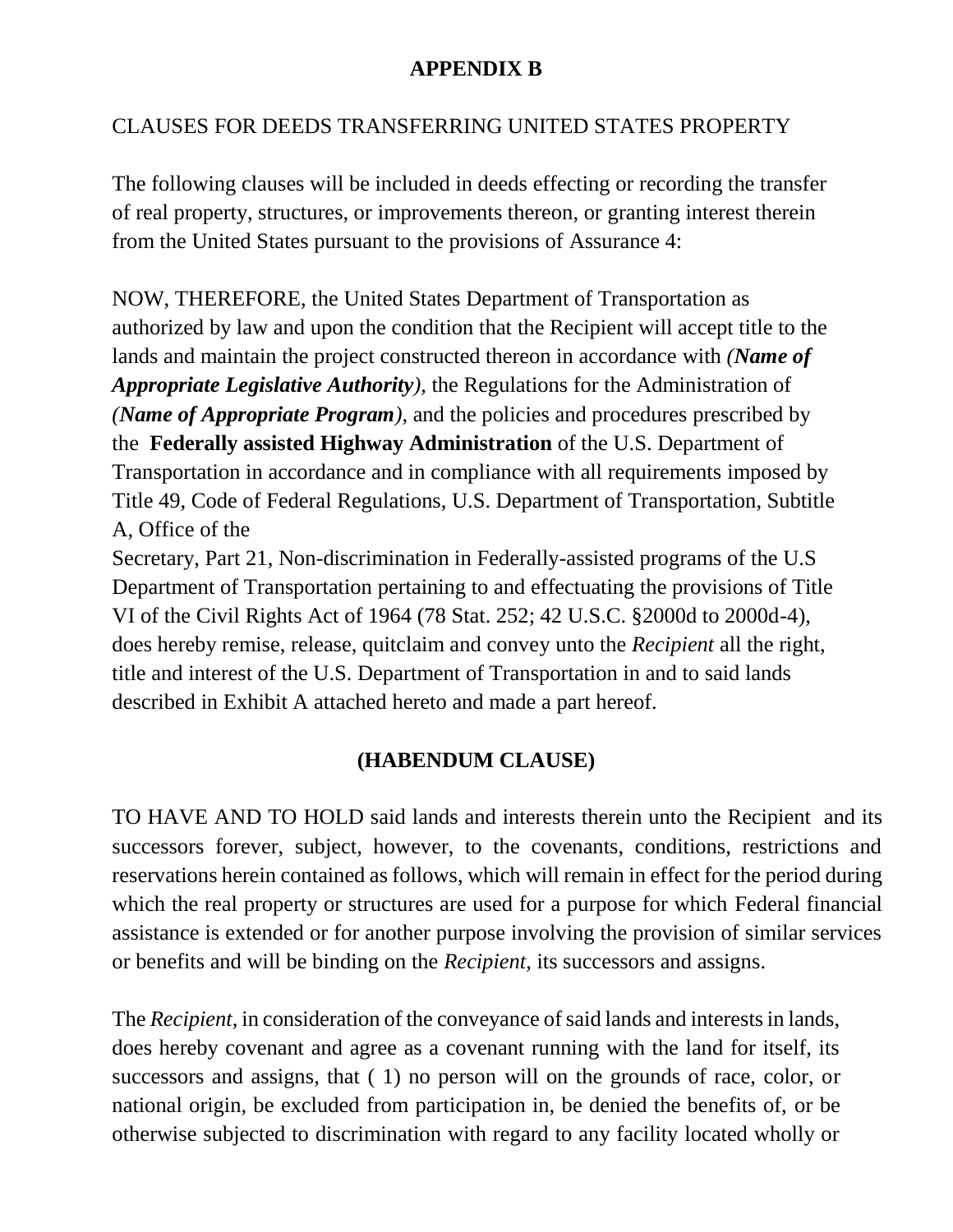in part on, over, or under such lands hereby conveyed  $\lceil$ ,  $\lceil$  and  $\rceil$ <sup>\*</sup> (2) that the *Recipient)* will use the lands and interests in lands and interests in lands so conveyed, in compliance with all requirements imposed by or pursuant to Title 49, Code of Federal Regulations, U.S. Department of Transportation, Subtitle A, Office of the Secretary, Part 21, Nondiscrimination in Federally-assisted programs of the U.S. Department of Transportation, Effectuation of Title VI of the Civil Rights Act of 1964, and as said Regulations and Acts may be amended[, and (3) that in the event of breach of any of the above-mentioned non-discrimination conditions, the Department will have a right to enter or re-enter said lands and facilities on said land, and that above described land and facilities will thereon revert to and vest in and become the absolute property of the U.S. Department of Transportation and its assigns as such interest existed prior to this instruction].\*

(\*Reverter clause and related language to be used only when it is determined that such a clause is necessary in order to make clear the purpose of Title VI.)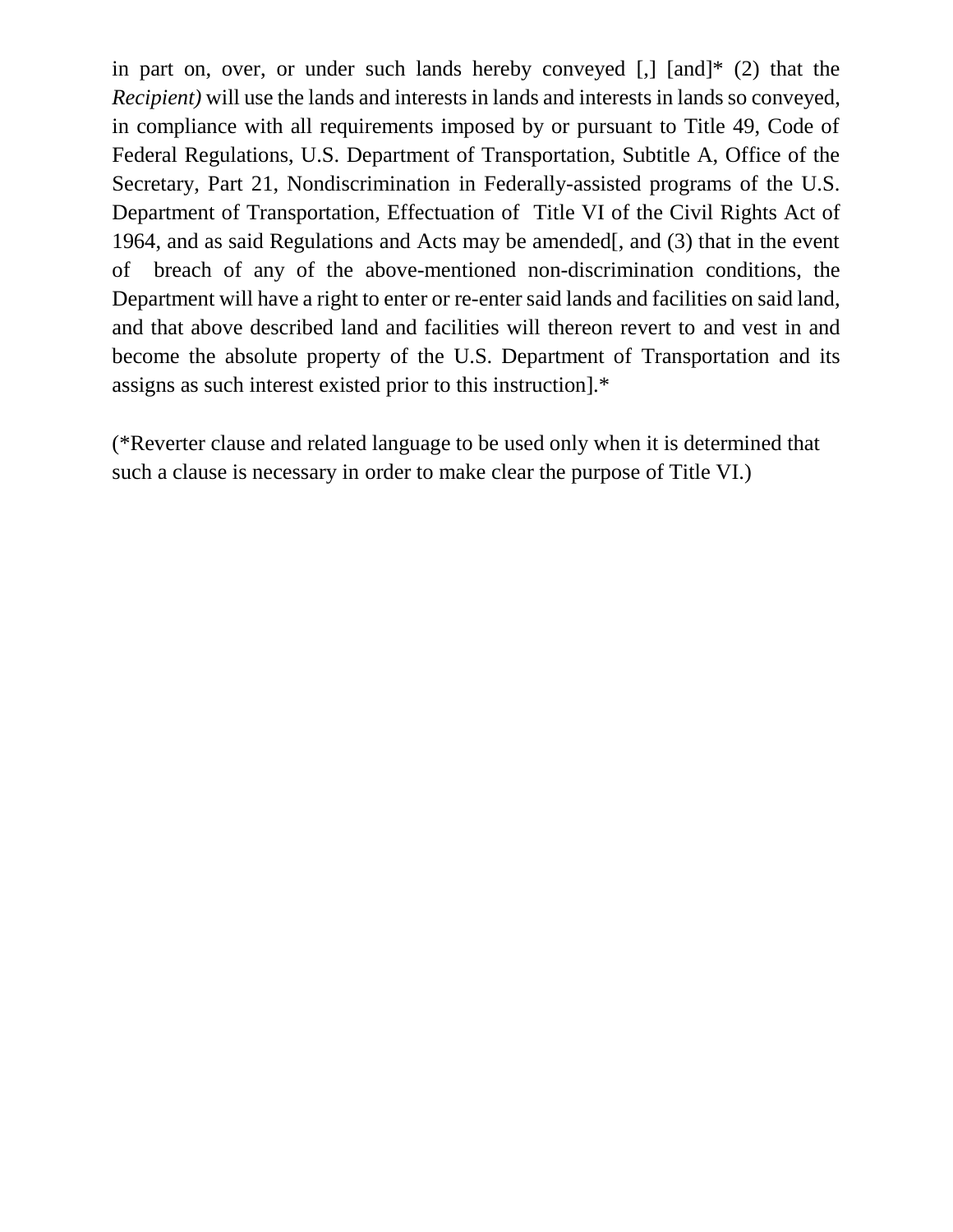# **APPENDIX C**

CLAUSES FOR TRANSFER OF REAL PROPERTY ACQUIRED OR IMPROVED UNDER THE ACTIVITY, FACILITY, OR PROGRAM The following clauses will be included in deeds, licenses, leases, permits, or similar instruments entered into by the *Recipient* pursuant to the provisions of Assurance 7(a):

A. The (grantee, lessee, permittee, etc. as appropriate) for himself/herself, his/her heirs, personal representatives, successors in interest, and assigns, as a part of the consideration hereof, does hereby covenant and agree [in the case of deeds and leases add "as a covenant running with the land"] that:

1. In the event facilities are constructed, maintained, or otherwise operated on the property described in this (deed, license, lease, permit, etc.) for a purpose for which a U.S. Department of Transportation activity, facility, or program is extended or for another purpose involving the provision of similar services or benefits, the (grantee, licensee, lessee, permittee, etc.) will maintain and operate such facilities and services in compliance with all requirements imposed by the Acts and Regulations (as may be amended) such that no person on the grounds of race, color, or national origin, will be excluded from participation in, denied the benefits of, or be otherwise subjected to discrimination in the use of said facilities.

B. With respect to licenses, leases, permits, etc., in the event of breach of any of the above Non-discrimination covenants, the *Recipient* will have the right to terminate the (lease, license, permit, etc.) and to enter, re-enter, and repossess said lands and facilities thereon, and hold the same as if the (lease, license, permit, etc.) had never been made or issued.\*

C. With respect to a deed, in the event of breach of any of the above Nondiscrimination covenants, the *Recipient* will have the right to enter or re-enter the lands and facilities thereon, and the above described lands and facilities will there upon revert to and vest in and become the absolute property of the *Recipient* and its assigns.\*

(\*Reverter clause and related language to be used only when it is determined that such a clause is necessary to make clear the purpose of Title VI.)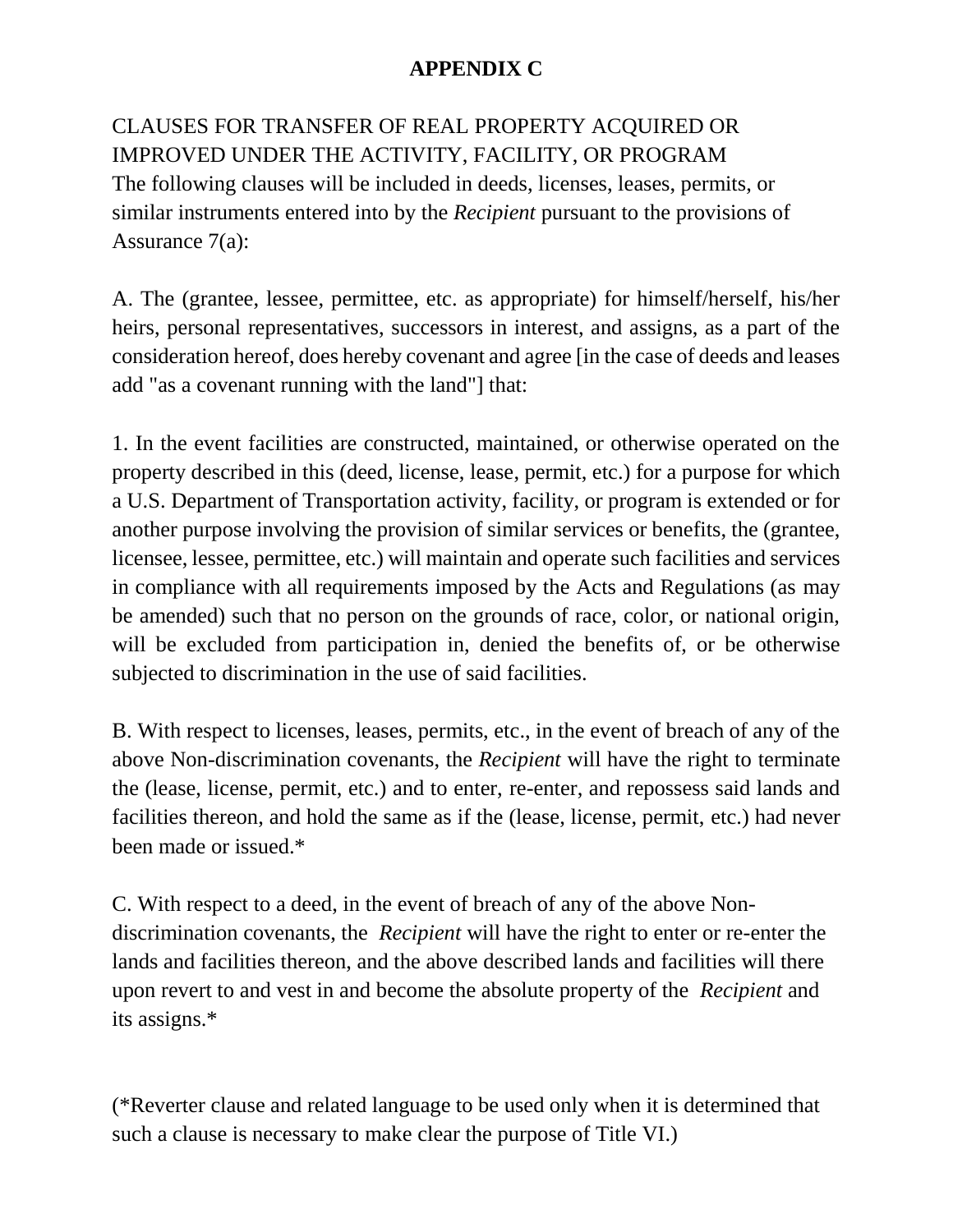### **APPENDIX D**

# CLAUSES FOR CONSTRUCTION/USE/ACCESS TO REAL PROPERTY ACQUIRED UNDER THE ACTIVITY, FACILITY OR PROGRAM

The following clauses will be included in deeds, licenses, permits, or similar instruments/agreements entered into by the *Recipient* pursuant to the provisions of Assurance 7(b ):

A. The (grantee, licensee, permittee, etc., as appropriate) for himself/herself, his/her heirs, personal representatives, successors in interest, and assigns, as a part of the consideration hereof, does hereby covenant and agree (in the case of deeds and leases add, "as a covenant running with the land") that ( 1) no person on the ground of race, color, or national origin, will be excluded from participation in, denied the benefits of, or be otherwise subjected to discrimination in the use of said facilities, (2) that in the construction of any improvements on, over, or under such land, and the furnishing of services thereon, no person on the ground of race, color, or national origin, will be excluded from participation in, denied the benefits of, or otherwise be subjected to discrimination, (3) that the (grantee, licensee, lessee, permittee, etc.) will use the premises in compliance with all other requirements imposed by or pursuant to the Acts and Regulations, as amended, set forth in this Assurance.

B. With respect to (licenses, leases, permits, etc.), in the event of breach of any of the above Nondiscrimination covenants, the *Recipient* will have the right to terminate the (license, permit, etc., as appropriate) and to enter or re-enter and repossess said land and the facilities thereon, and hold the same as if said (license, permit, etc., as appropriate) had never been made or issued.\*

C. With respect to deeds, in the event of breach of any of the above Nondiscrimination covenants, the *Recipient* will there upon revert to and vest in and become the absolute property of the *Recipient* and its assigns.\*

(\*Reverter clause and related language to be used only when it is determined that such a clause is necessary to make clear the purpose of Title VI.)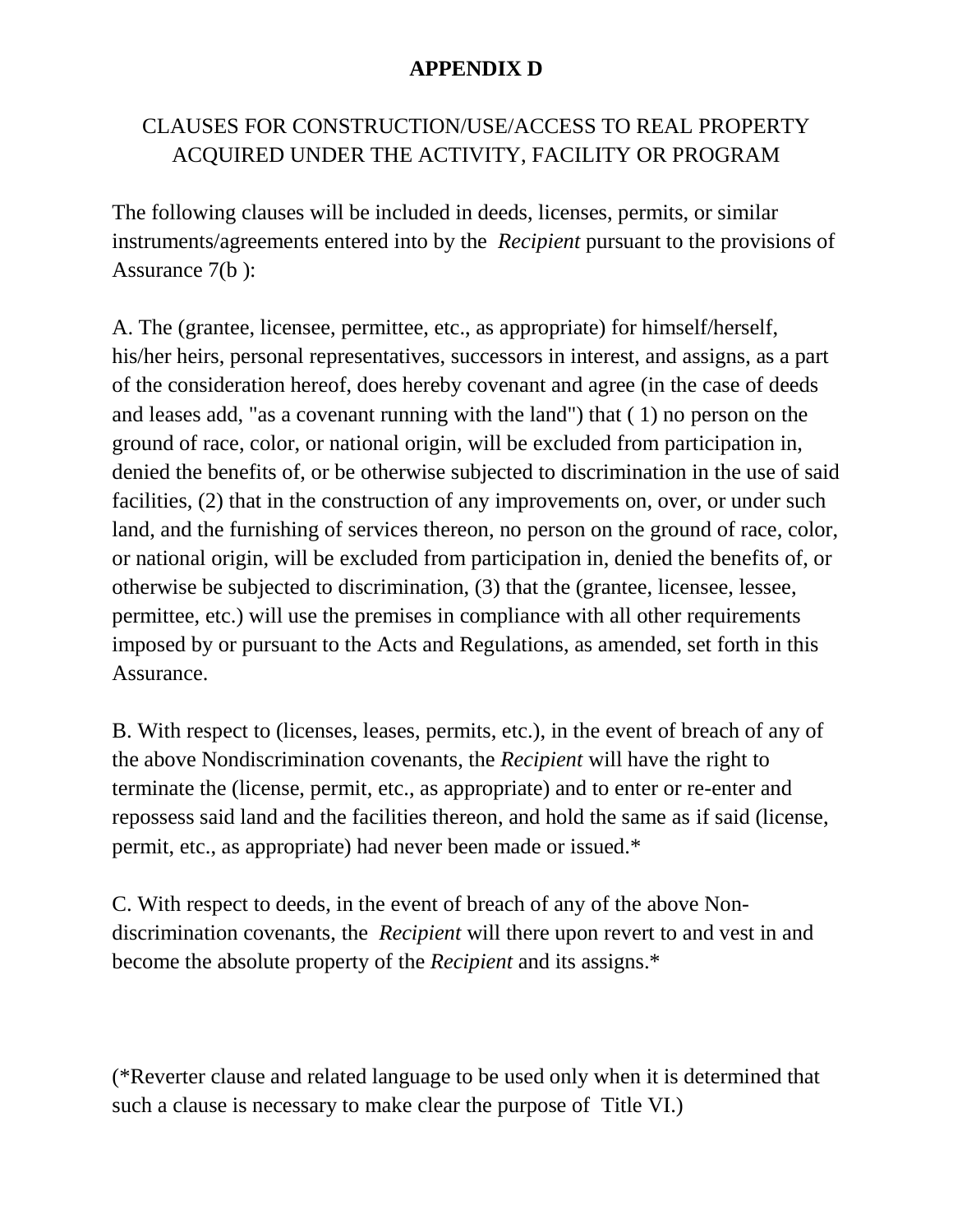# **APPENDIX E**

During the performance of this contract, the contractor, for itself, its assignees, and successors in interest (hereinafter referred to as the "contractor") agrees to comply with the following non-discrimination statutes and authorities; including but not limited to:

# **Pertinent Non-Discrimination Authorities:**

• Title VI of the Civil Rights Act of 1964 (42 U.S.C. § 2000d *et seq.,* 78 stat. 252), (prohibits discrimination on the basis of race, color, national origin); and 49 CFR Part 21.

• The Uniform Relocation Assistance and Real Property Acquisition Policies Act of 1970, (42 U.S.C. § 4601 ), (prohibits unfair treatment of persons displaced or whose property has been acquired because of Federal or Federal-aid programs and projects);

• Federal-Aid Highway Act of 1973, (23 U.S.C. § 324 *et seq.),* (prohibits discrimination on the basis of sex);

• Section 504 of the Rehabilitation Act of 1973, (29 U.S.C. § 794 *et seq.),* as amended, (prohibits discrimination on the basis of disability); and 49 CFR Part 27;

• The Age Discrimination Act of 1975, as amended, (42 U.S.C. § 6101 *et seq.),*  (prohibits discrimination on the basis of age);

• Airport and Airway Improvement Act of 1982, ( 49 USC § 4 71, Section 47123 ), as amended, (prohibits discrimination based on race, creed, color, national origin, or sex);

• The Civil Rights Restoration Act of 1987, (PL 100-209), (Broadened the scope, coverage and applicability of Title VI of the Civil Rights Act of 1964, The Age Discrimination Act of 1975 and Section 504 of the Rehabilitation Act of 1973, by expanding the definition of the terms "programs or activities" to include all of the programs or activities of the Federal-aid recipients, sub-recipients and contractors, whether such programs or activities are Federally funded or not);

• Titles II and III of the Americans with Disabilities Act, which prohibit discrimination on the basis of disability in the operation of public entities, public and private transportation systems, places of public accommodation, and certain testing entities (42 U.S.C. §§ 12131-12189) as implemented by Department of Transportation regulations at 49 C.P.R. parts 37 and 38;

• The Federal Aviation Administration's Non-discrimination statute (49 U.S.C. § 47123) (prohibits discrimination on the basis of race, color, national origin, and sex);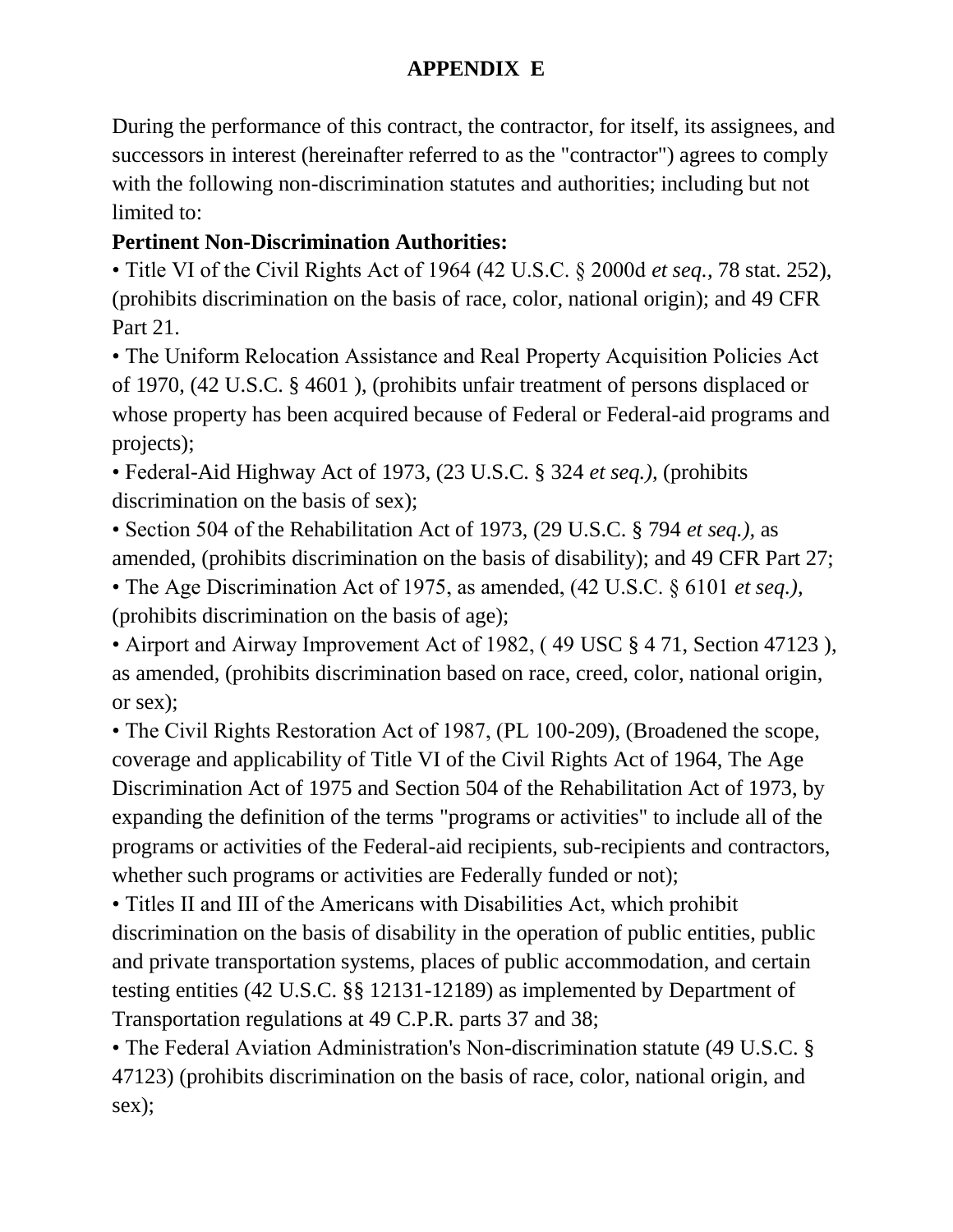• Executive Order 12898, Federal Actions to Address Environmental Justice in Minority Populations and Low-Income Populations, which ensures nondiscrimination against minority populations by discouraging programs, policies, and activities with disproportionately high and adverse human health or environmental effects on minority and low-income populations;

• Executive Order 13166, Improving Access to Services for Persons with Limited English Proficiency, and resulting agency guidance, national origin discrimination includes discrimination because of limited English proficiency (LEP). To ensure compliance with Title VI, you must take reasonable steps to ensure that LEP persons have meaningful access to your programs (70 Fed. Reg. at 74087 to 74100); • Title IX of the Education Amendments of 1972, as amended, which prohibits you from discriminating because of sex in education programs or activities (20 U .S.C. 1681 et seq).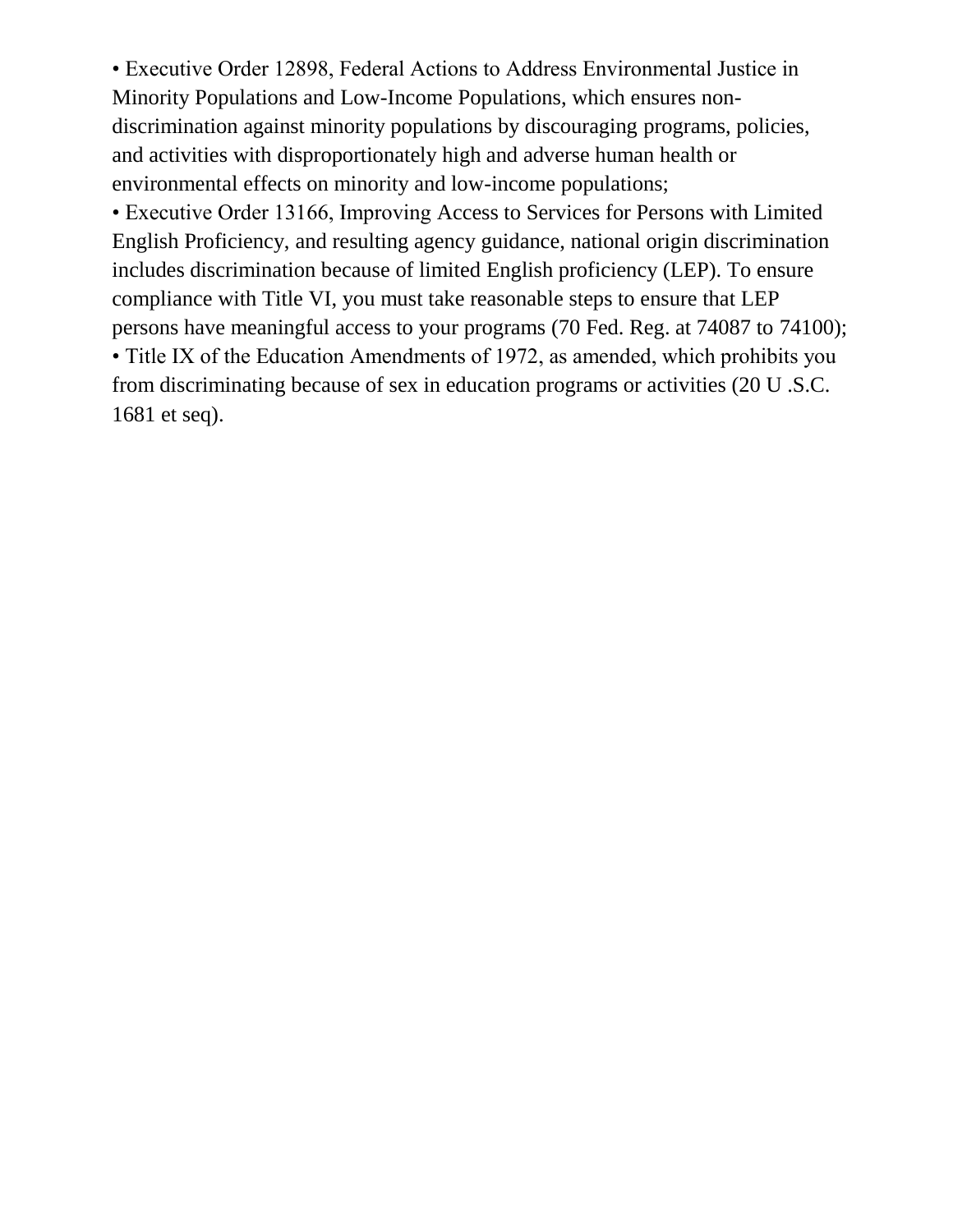# **M/WBE Policy Statement**

The **City of Plattsburgh** will and will cause its contractors and subcontractors to take good faith actions to achieve the M/WBE contract participation goals set by the State for that area in which the State-funded project is located, by taking the following steps:

(1) Actively and affirmatively solicit bids for contracts and subcontracts from qualified State certified MBEs or WBEs, including solicitations to M/WBE contractor associations.

(2) Request a list of State-certified M/WBEs from Agency(ies) and solicit bids from them directly.

(3) Ensure that plans, specifications, request for proposals and other documents used to secure bids will be made available in sufficient time for review by prospective M/WBEs.

(4) Where feasible, divide the work into smaller portions to enhanced participations by M/WBEs and encourage the formation of joint venture and other partnerships among M/WBE contractors to enhance their participation.

(5) Document and maintain records of bid solicitation, including those to M/WBEs and the results thereof. Contractor will also maintain records of actions that its subcontractors have taken toward meeting M/WBE contract participation goals.

(6) Ensure that progress payments to M/WBEs are made on a timely basis so that undue financial hardship is avoided, and that bonding and other credit requirements are waived or appropriate alternatives developed to encourage M/WBE participation.

\_\_\_\_\_\_\_\_\_\_\_\_\_\_\_\_\_\_\_\_\_\_\_\_ \_\_\_\_\_\_\_\_\_\_\_\_\_\_\_\_\_\_\_\_\_\_\_\_\_\_\_ Responsible Local Official Date Date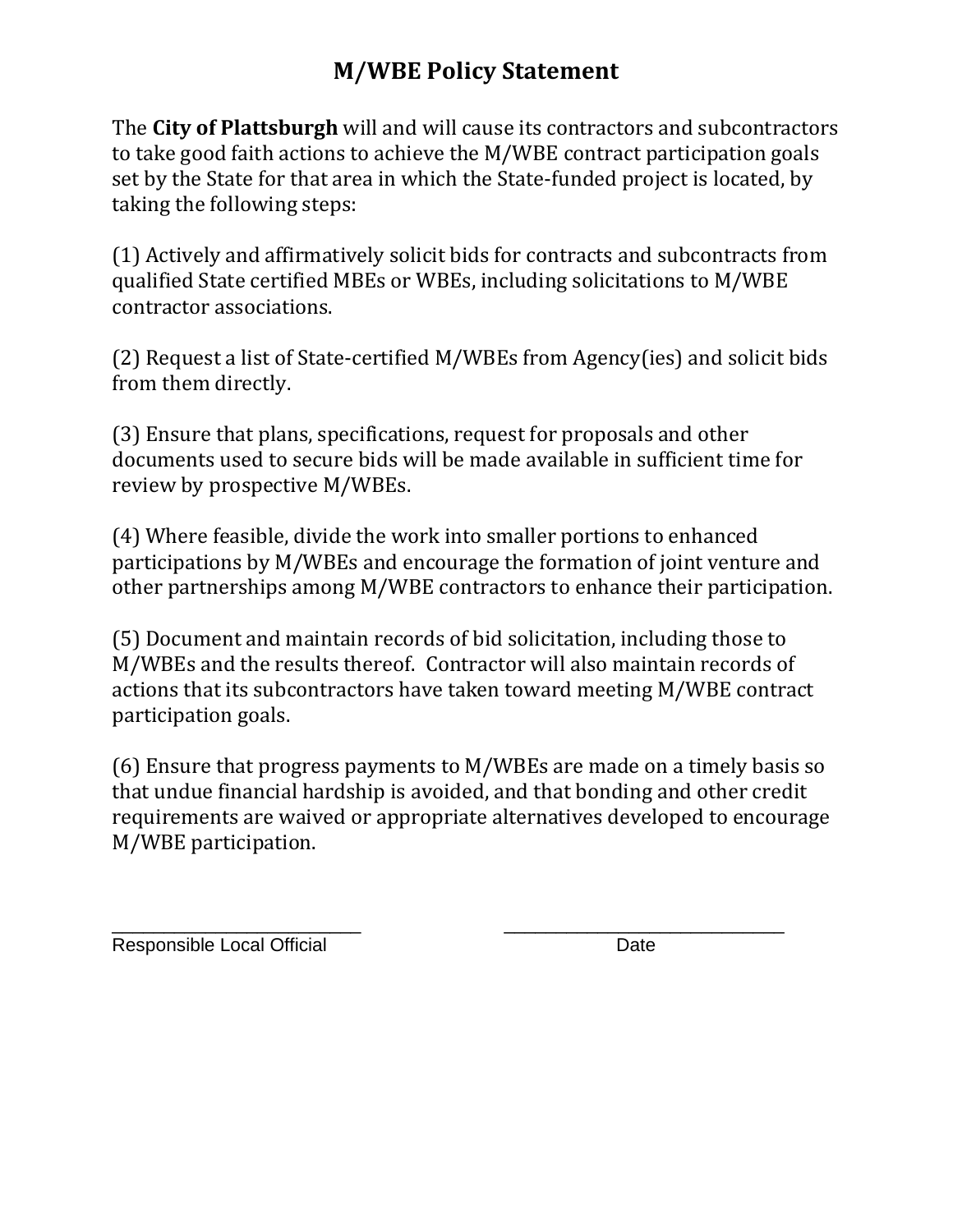# **Limited English Proficiency Policy Statement**

It is the policy of the **City of Plattsburgh** not to discriminate against any person who is limited English proficient (LEP). In accordance with Title VI of the Civil Rights Act of 1964 and Executive Order 13166, the **City of Plattsburgh** will take reasonable steps to provide LEP persons meaningful access to its programs and activities. This commitment applies to all of the **City of Plattsburgh's** federally conducted programs and activities.

The **City of Plattsburgh** hereby adopts a Language Access Plan (LAP) which articulates the **City of Plattsburgh's** responsibilities, policies, and strategies for providing language assistance services to LEP persons. The LAP applies to all **City of Plattsburgh** program areas and to all subdivisions. The **City of Plattsburgh** intends for the LAP to evolve as we learn more about the many interactions with LEP persons and groups, and as we gain experience in providing language assistance services.

Providing appropriate language assistance will require identifying critical points of interaction with the LEP public, assessing LEP communities particular language assistance needs, and determining, with specificity, how to ensure meaningful access for LEP persons. The **City of Plattsburgh** recognizes that many of these tasks are best addressed by the Department or Office, which often have more direct contact with the persons and communities requiring language assistance. The LAP is a general framework within which the Department or Office may develop more targeted solutions to the challenge of providing effective language assistance services. To spur the process, I direct each **City of Plattsburgh's** Department or Office to issue a memorandum:

1) emphasizing the importance of providing appropriate language-based access to the Department's or Office's programs and activities;

2) setting forth the Department's or Office's language access policy; and

3) assigning and naming managers and staff responsible for implementation.

The **City of Plattsburgh** is committed to implementing and using the LAP at all and the contract of the contract of the contract of the contract of the contract of the contract of the contract of the contract of the contract of the contract of the contract of the contract of the contract of the co of the **City of Plattsburgh**. The **City of Plattsburgh** will require all managers, supervisors and employees to join in working to eliminate limited English proficiency as a barrier to meaningful access to the **City of Plattsburgh's** programs and activities.

\_\_\_\_\_\_\_\_\_\_\_\_\_\_\_\_\_\_\_\_\_\_\_\_\_\_\_\_\_ \_\_\_\_\_\_\_\_\_\_\_\_\_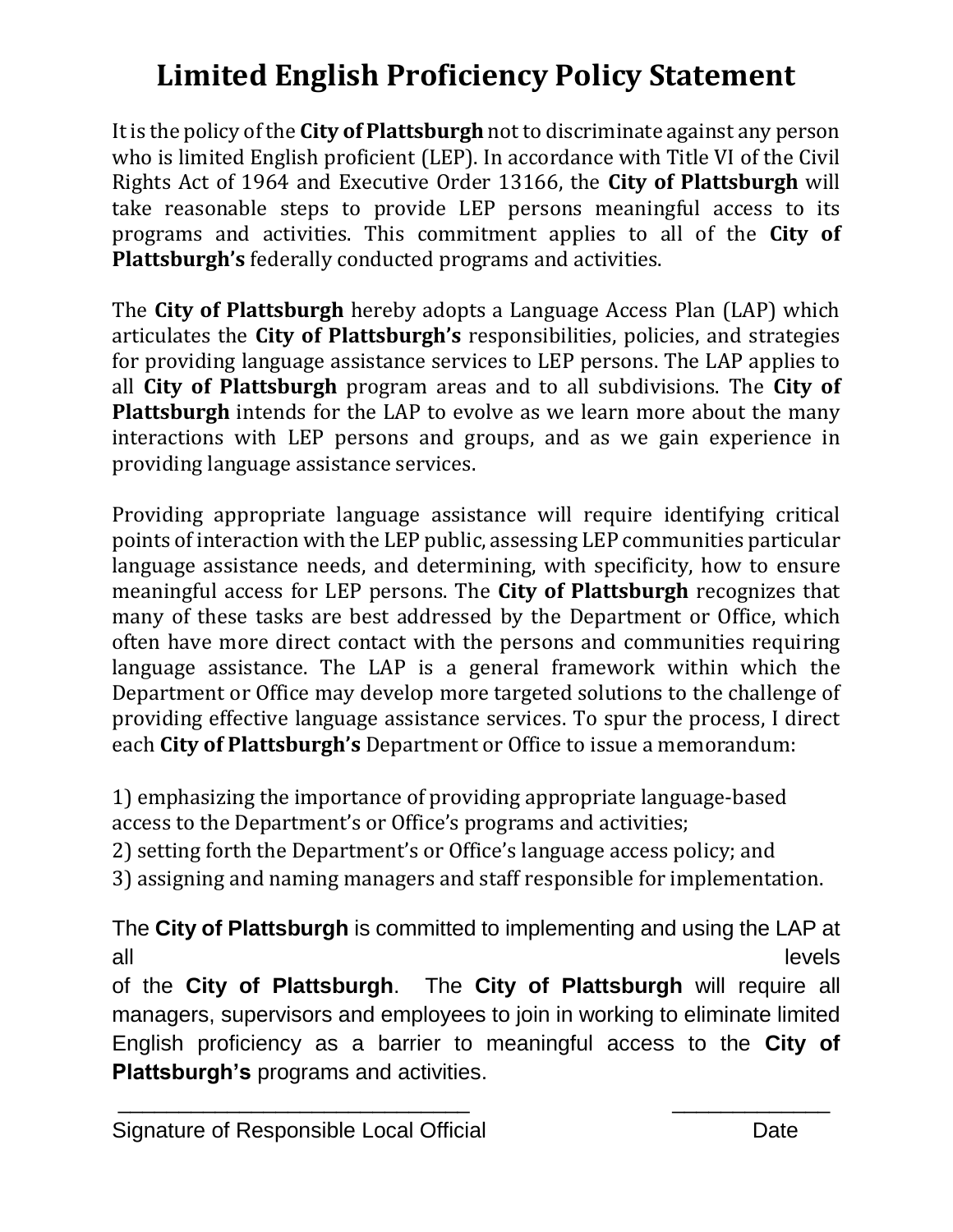# **EQUAL EMPLOYMENT OPPORTUNITY POLICY STATEMENT**

It is the policy of the **City of Plattsburgh** not to discriminate against any applicant for employment, or any employee because of age, color, sex, disability, national origin, race, religion, or veteran status.

The **City of Plattsburgh** will take affirmative action to ensure that the EEO Policy is implemented, with particular regard to: advertising, application procedures, compensation, demotion, employment, fringe benefits, job assignment, job classification, layoff, leave, promotion, recruitment, rehire, social activities, training, termination, transfer, upgrade, and working conditions.

The **City of Plattsburgh** will continue to make it understood by the employment entities with which it deals, and in employment opportunity announcements that the foregoing is the policy of the **City of Plattsburgh** and all employment decisions are based on individual merit only.

All current employees of the **City of Plattsburgh** are requested to encourage qualified disabled persons, minorities, special disabled veterans, and Vietnam Era veterans to apply for employment, on the job training or for union representation for qualified disabled individuals.

It is the policy of the **City of Plattsburgh** that all agency activities, facilities, and job sites are non-segregated. Separate or single-user toilet and changing facilities are provided to assure privacy.

It is the policy of **City of Plattsburgh** to ensure and maintain a work environment free of coercion, harassment, and intimidation at all job sites, and in all facilities at which employees are assigned to work. Any violation of the policy should be immediately reported to your supervisor or the company EEO Officer.

EEO Officer: Address: Telephone: Email:

Signature of RLO

Date signed by RLO

Provided as technical assistance:

1. The EEO Policy is requested to be on agency letterhead.

\_\_\_\_\_\_\_\_\_\_\_\_\_\_\_\_\_\_\_\_\_\_\_\_\_\_\_\_\_\_\_\_\_\_\_\_\_\_\_\_\_\_\_\_\_\_\_

\_\_\_\_\_\_\_\_\_\_\_\_\_\_\_\_\_\_\_\_\_\_\_\_\_\_\_\_\_\_\_\_\_\_\_\_\_\_\_\_\_\_\_\_\_\_\_

2. The EEO Policy is required to be signed and dated by the Responsible Local Official.

3. The EEO Policy is required to be posted at agency offices and all job sites.

4. The EEO Policy must be submitted to the NYSDOT'S Office of Civil Rights once every three years.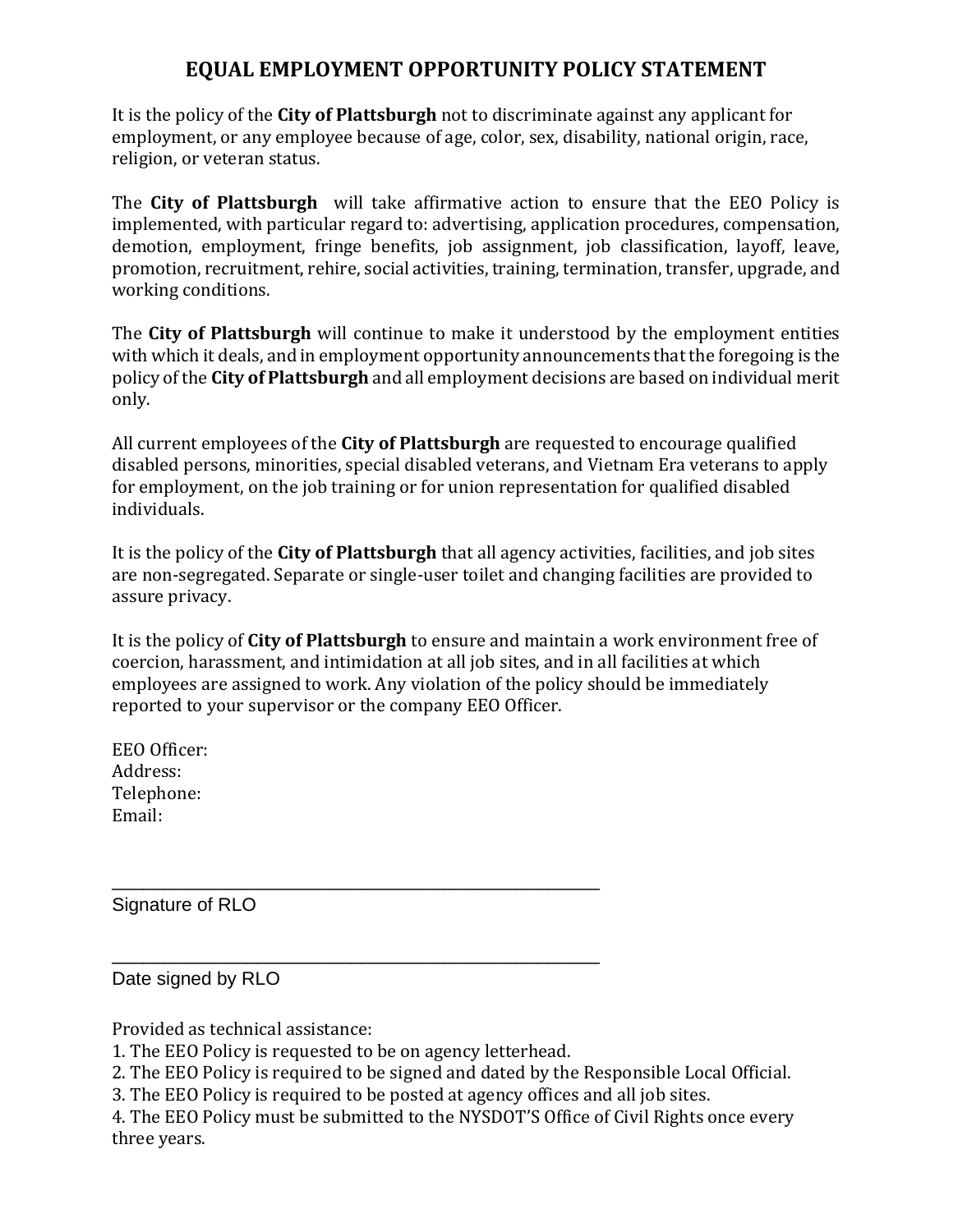# **DBE Policy Statement**

The City of Plattsburgh has established a Disadvantaged Business Enterprise (DBE) program in accordance with regulations of the U.S. Department of Transportation (DOT), 49 CFR Part 26. The [Recipient] has received Federal financial assistance from the Department of Transportation, and as a condition of receiving this assistance, the [Recipient] has signed an assurance that it will comply with 49 CFR Part 26.

It is the policy of the City of Plattsburgh to ensure that DBEs are defined in part 26, have an equal opportunity to receive and participate in DOT-assisted contracts. It is also our policy:

1.To ensure nondiscrimination in the award and administration of DOT - assisted contracts;

2.To create a level playing field on which DBEs can compete fairly for DOT-assisted contracts;

3.To ensure that the DBE Program is narrowly tailored in accordance with applicable law;

4.To ensure that only firms that fully meet 49 CFR Part 26 eligibility standards are permitted to participate as DBEs;

5.To help remove barriers to the participation of DBEs in DOT assisted contracts;

6.To assist the development of firms that can compete successfully in the market place outside the DBE Program.

[Name or title of appropriate person or office] has been delegated as the DBE Liaison Officer. In that capacity, [Name or title] is responsible for implementing all aspects of the DBE program. Implementation of the DBE program is accorded the same priority as compliance with all other legal obligations incurred by the City of Plattsburgh in its financial assistance agreements with the Department of Transportation.

The City of Plattsburgh has disseminated this policy statement to the Common Council Members, All Department Heads and all of the components of our organization. We have distributed this statement to DBE and non-DBE business communities that perform work for us on DOT-assisted contracts.

This policy statement will be placed on the City of Plattsburgh's website at www.cityofplattsburgh-ny.gov and will be attached to all bid postings for DOT-assisted contracts.

Signature of Responsible Local Official

\_\_\_\_\_\_\_\_\_\_\_\_\_\_\_\_\_\_\_\_\_\_\_\_\_\_\_\_\_\_\_\_\_\_\_\_\_\_

\_\_\_\_\_\_\_\_\_\_\_\_\_\_\_\_\_\_\_\_\_\_\_\_\_\_\_\_\_\_\_\_\_\_\_\_\_\_

Date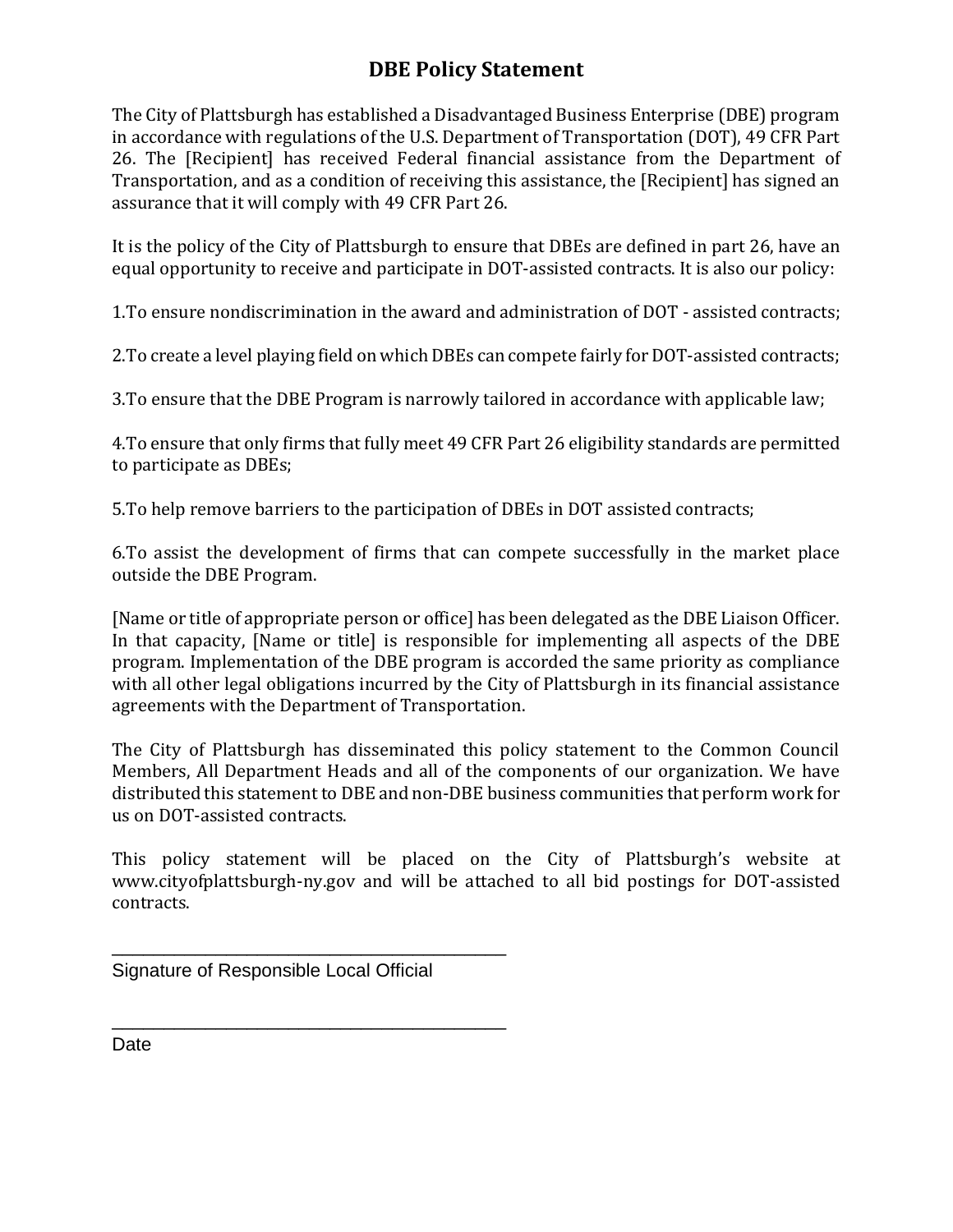### **7.194 RESOLUTION: APPROVAL OF SHORT-TERM USE OF THE CRETE FOR EVENTS**

WHEREAS, the City of Plattsburgh adopted a Crete Center rate structure by resolution dated November 26, 2019, and

WHEREAS, a written agreement, as set forth in a standard agreement form is required to be signed by event organizers and the City, and

NOW THEREFORE IT IS HEREBY RESOLVED, the Common Council of the City of Plattsburgh hereby approves that the Director of the Community Development Office or the Mayor are authorized to sign Agreements for the short-term use of the Crete for events, per the rates approved by the Council by the then current rate structure established by resolution, utilizing the standardized agreement form; and

BE IT FURTHER RESOLVED, all fees must be remitted upon application approval per the Community Development Office requirements and must adhere to all Community Development Office requirements before approval can occur; and

BE IT FURTHER RESOLVED, that any fee waiver requests, or requests to consume alcohol onsite, will require additional approval by the Common Council.